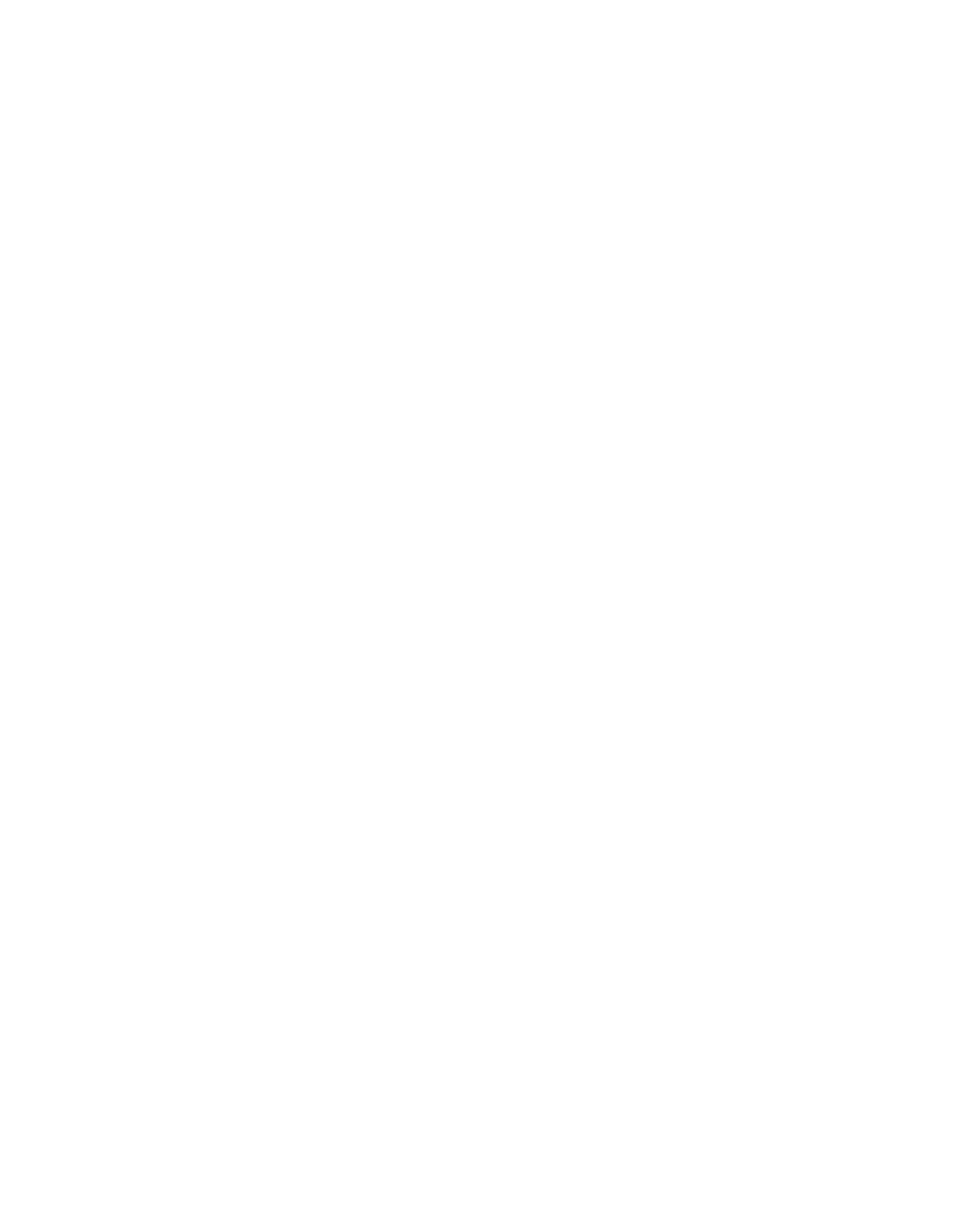# **INTRODUCTION to the** *Model Constitution for Congregations*

The *Model Constitution for Congregations of the Evangelical Lutheran Church in America*, like the other governing documents of this church, reflects the theology and polity of this church as it organizes itself to preach the gospel of Jesus Christ, share the sacraments, reach out to the neighbor with good news and share the love of God in the world. Each expression of this church — churchwide, synod, and congregation — is held together in a relationship of interdependence that encourages each to respond to its context. These documents also demonstrate our commitment to seeing ourselves with others as part of the one, holy, catholic, and apostolic Church. As such, the *Model Constitution for Congregations* is deeply rooted in Scripture, the Lutheran Confessions, and the history of this church and its predecessors.

The *Model Constitution for Congregations* was adopted by the Constituting Convention of the Evangelical Lutheran Church in America, as required by the *Constitutions, Bylaws, and Continuing Resolutions of the Evangelical Lutheran Church in America*. This current edition of the *Model Constitution for Congregations of the Evangelical Lutheran Church in America* contains changes adopted by all churchwide assemblies, including the fifteenth Churchwide Assembly in 2019. It is consistent with the requirements of the governing documents of the ELCA's churchwide organization and synods, and it provides organizational flexibility to recognize the context of local congregations.

➤ *Required provisions:* Sections of this constitution marked by an asterisk [\*] are required when a congregation amends its governing documents. These sections must be used without alteration or amendment of the text in any manner (*i.e.*, neither additions nor deletions are permissible). This requirement is based on provision 9.52. in the *Constitution, Bylaws, and Continuing Resolutions of the Evangelical Lutheran Church in America*. This provision requires that when a congregation of this church "wishes to amend any provision of its governing documents, the governing documents of that congregation shall be so amended to conform to 9.25.b." in the churchwide constitution. Provisions in the *Model Constitution for Congregations* identified by an asterisk [\*] are those required under ELCA constitutional provision 9.25.b.

► *Review by synod:* Each congregation of this church is to provide a copy of its governing documents, and any amendments thereto, to its synod. In accordance with ELCA bylaw 9.53.03., amendments to a congregation constitution become effective *only* when approved by the synod. This bylaw provides:

All proposed changes in the constitution or incorporation documents of a congregation shall be referred to the synod with which the congregation is affiliated. The synod shall notify the congregation of its decision to approve or disapprove the proposed changes; the changes shall go into effect upon notification that the synod has approved them. The synod shall recognize that congregations may organize themselves in a manner which they deem most appropriate.

No governing document amendment will be approved by a synod if it conflicts with the *Constitution, Bylaws, and Continuing Resolutions of the Evangelical Lutheran Church in America*. In order to meet constitutional requirements and to avoid potential problems, all proposed amendments to a congregation's constitutional provisions, bylaws, and continuing resolutions should be submitted to the synod for review.

➤ *Amendment consistent with the Model Constitution for Congregations:* A congregation that amends its constitution to be in conformity with the *Model Constitution for Congregations* will report these changes to its synod. The amendments become effective upon adoption by the congregation, \*C16.04. While synod approval is not required, it is wise to work with the synod in preparing to present these amendments to the congregational meeting.

➤ *Codification explanation:* The *Model Constitution for Congregations* is organized into chapters by general subject matter and codified as (a) constitutional provisions, (b) bylaws, and (c) continuing resolutions. Each provision is preceded by a capital "C." If a constitutional provision is mandatory, it will be preceded by an asterisk,  $\left\langle \cdot \right\rangle ^{*}$ C."

- a. Constitutional provisions are codified with two sets of numbers, preceded by a "C": the chapter number, followed by a period, and a two-digit number. A period follows the two-digit number. Thus, one required constitutional provision related to "Membership" in Chapter 8 is codified as "\*C8.02." A provision in Chapter 12 relating to a report by the Congregation Council to the congregation at an annual meeting is codified as "C12.09." Constitutional provisions are adopted and amended in accordance with Chapter 16 titled "Amendments."
- b. Bylaw provisions follow constitutional provisions to which they apply. They are not intended to be organized in a separate document at the end of the constitutional provisions. Bylaws are codified with three sets of numbers: the chapter number (preceded by a "C"), the related constitutional provision number, and a twodigit number. There are periods after the chapter number, after the reference to the constitutional provision, and after the bylaw number. Thus, a bylaw provision related to "Membership" would be codified as "C8.02.01." A bylaw relating to the contents of an annual report by the Congregation Council to the congregation at an annual meeting would be codified as "C12.09.01." Because bylaws and continuing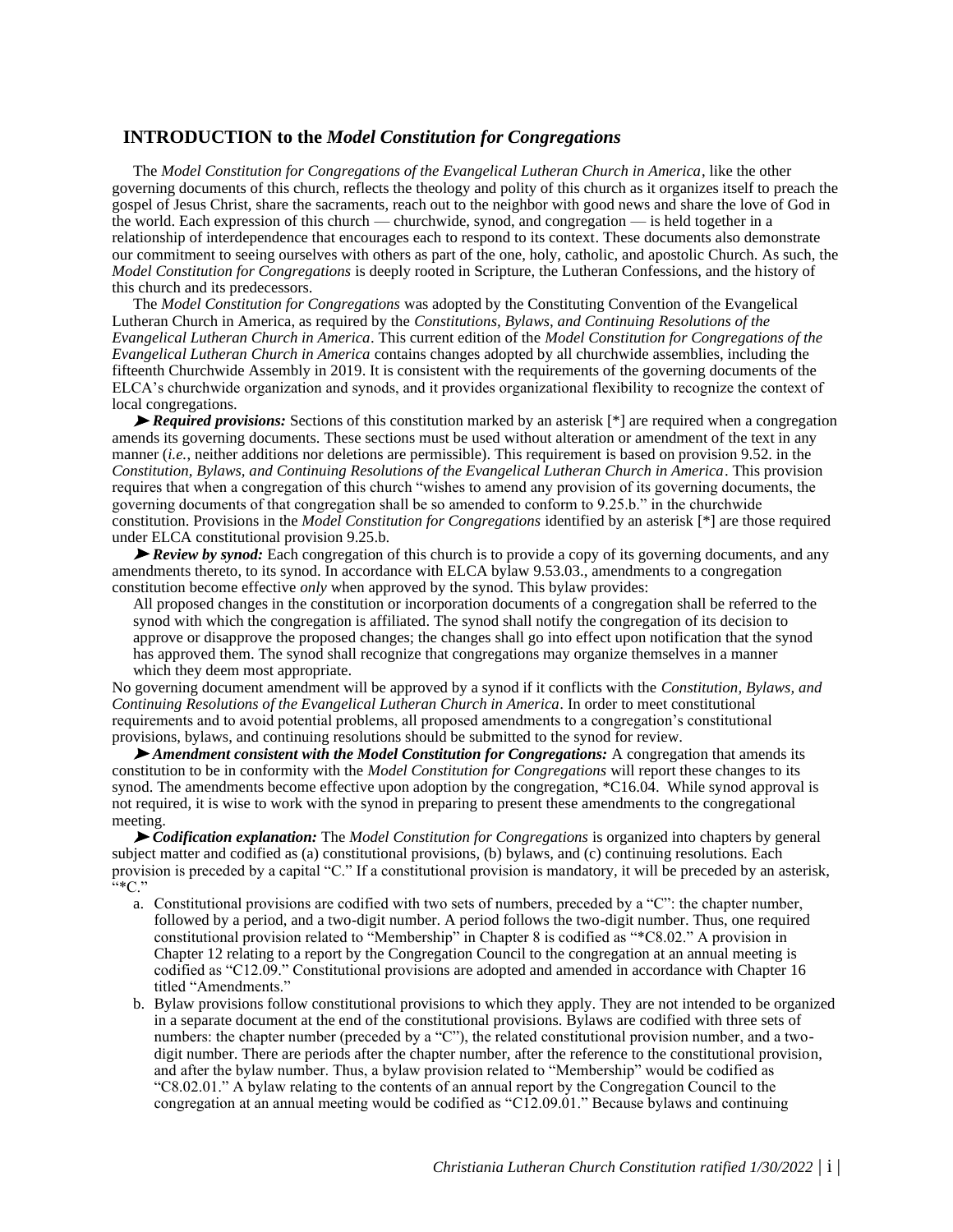resolutions normally relate to specific practices and details of each congregation's organization, operation, and life, there is not a model set of bylaws or continuing resolutions. Thus, each congregation has discretion and may develop its own bylaws and continuing resolutions, including bylaws and continuing resolutions under required constitutional provisions, but no such bylaw or continuing resolution may conflict with constitutional provisions in the *Model Constitution for Congregations*, the *Constitution, Bylaws, and Continuing Resolutions of the Evangelical Lutheran Church in America*, or the constitution of the synod, as indicated in \*C6.03.e. Bylaws are adopted and amended in accordance with Chapters 16 and 17.

c. Continuing resolutions are intended to provide descriptions of operational patterns and practices or of the ongoing responsibilities of committees or other units within the organizational structure of the congregation. They follow the relevant constitutional provision or bylaw to which they refer. Continuing resolutions also are codified with three sets of numbers, except that the third set is preceded by a capital letter. Thus, a continuing resolution describing congregational committees in Chapter 13 might be numbered "C13.07.A19." The initial numbers "C13.07" indicate that the continuing resolution relates to the designated constitutional provision, which in this case provides that the duties of congregational committees may be specified in bylaws or continuing resolutions. The final letter and numbers "A19" designate that this is the first continuing resolution "A" and the year that it was adopted, in this example 2019. Continuing resolutions are adopted and amended in accordance with Chapter 18. Unlike constitutional provisions and bylaws which are adopted by the congregation at a legally called and conducted meeting, continuing resolutions may be adopted either by a congregational meeting or by the Congregation Council.

➤ *Missing numbers:* You will notice that certain numbers are missing from the numbering sequence in some chapters. These omissions are intentional. For example, in some chapters the number ".10." and multiples thereof have been reserved for possible use as section headings in future editions.

➤ *Selection of options:* Alternatives are provided in some places within the *Model Constitution for Congregations*. Alternatives are noted by brackets or blank lines. For example, constitutional provision \*C9.01. offers the alternative of election of a call committee by the congregation or by the Congregation Council. Only one alternative should be chosen in each instance where brackets appear in the text. In other provisions, alternative provisions are provided. Thus, in Chapters 11 and 12, regarding "Officers" and "Congregation Council," options are provided separated by the word "or." Each congregation should select one of those options, subject to approval through the synod's constitutional review process. Where a blank line appears, such as in C1.01. or C10.02., the appropriate word, phrase, or number determined by the individual congregation should be inserted.

► *References to church:* In the governing documents, "Church" with a capital letter refers to the one, holy, catholic, and apostolic Church. The words "church" or "this church" in lowercase letters refer to the Evangelical Lutheran Church in America. The specific congregation may be identified, as provided in C1.02., as "this congregation."

► *Guidelines:* A list of guidelines for a congregation engaging in review and amendment of its constitution is available through each synod office and at ELCA.org.

➤ *Consultation and concluding comments:* Each synod has a process to review proposed amendments to congregational constitutions. The work of both congregations in amending their governing documents and the synod in reviewing proposed amendments is facilitated by consultation and cooperation *before* proposed amendments are acted upon by the congregation. In addition, each congregation should establish a process for periodic review of its governing documents. You are encouraged to contact your synod office to assist your congregation in its periodic review of governing document provisions and to assess whether problems may exist with respect to proposed amendments.

The important task of amending a constitution is challenging. It is, however, an essential endeavor that merits thoughtful work. In addressing your constitutional responsibilities, may God grant you and your colleagues wisdom, discernment, and commitment to the unity of this church in faithful witness to our Lord and Savior, Jesus Christ.

> Secretary Wm Chris Boerger Evangelical Lutheran Church in America August 10, 2019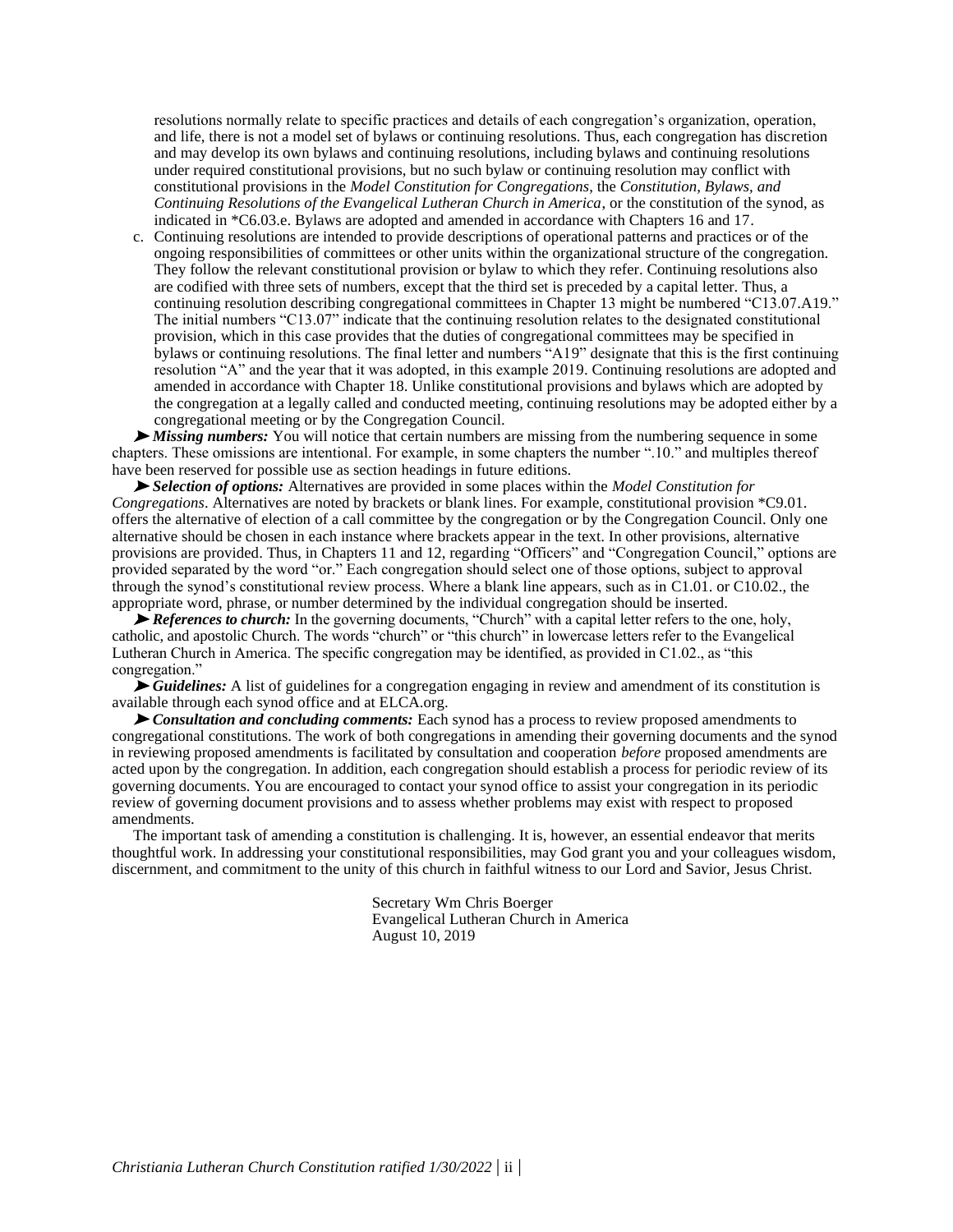#### **CONSTITUTION**

**for**

# **CHRISTIANIA LUTHERAN CHURCH**

#### **\*PREAMBLE**\*

We, baptized members of the Church of Christ, responding in faith to the call of the Holy Spirit through the Gospel, desiring to unite together to preach the Word, administer the sacraments, and carry out God's mission, do hereby adopt this constitution and solemnly pledge ourselves to be governed by its provisions. In the name of the Father and of the Son and of the Holy Spirit.

# **Chapter 1.**

# **NAME AND INCORPORATION**

- **C1.01.** The name of this congregation shall be Christiania Lutheran Church.
- **C1.02.** For the purpose of this constitution and the accompanying bylaws, the congregation Christiania Lutheran Church is hereinafter designated as "this congregation."
- **C1.11.** This congregation shall be incorporated under the laws of the State of Minnesota**.**

#### **Chapter 2.**

#### **CONFESSION OF FAITH**

- **\*C2.01.** This congregation confesses the Triune God, Father, Son, and Holy Spirit.
- **\*C2.02.** This congregation confesses Jesus Christ as Lord and Savior and the Gospel as the power of God for the salvation of all who believe.
	- a. Jesus Christ is the Word of God incarnate, through whom everything was made and through whose life, death, and resurrection God fashions a new creation.
	- b. The proclamation of God's message to us as both Law and Gospel is the Word of God, revealing judgment and mercy through word and deed, beginning with the Word in creation, continuing in the history of Israel, and centering in all its fullness in the person and work of Jesus Christ.
	- c. The canonical Scriptures of the Old and New Testaments are the written Word of God. Inspired by God's Spirit speaking through their authors, they record and announce God's revelation centering in Jesus Christ. Through them God's Spirit speaks to us to create and sustain Christian faith and fellowship for service in the world.
- **\*C2.03.** This congregation accepts the canonical Scriptures of the Old and New Testaments as the inspired Word of God and the authoritative source and norm of its proclamation, faith, and life.
- **\*C2.04.** This congregation accepts the Apostles', Nicene, and Athanasian Creeds as true declarations of the faith of this congregation.
- **\*C2.05.** This congregation accepts the Unaltered Augsburg Confession as a true witness to the Gospel, acknowledging as one with it in faith and doctrine all churches that likewise accept the teachings of the Unaltered Augsburg Confession.
- **\*C2.06.** This congregation accepts the other confessional writings in the Book of Concord, namely, the Apology of the Augsburg Confession, the Smalcald Articles and the Treatise, the Small Catechism, the Large Catechism, and the Formula of Concord, as further valid interpretations of the faith of the Church.
- **\*C2.07.** This congregation confesses the Gospel, recorded in the Holy Scripture and confessed in the ecumenical creeds and Lutheran confessional writings, as the power of God to create and sustain the Church for God's mission in the world.

#### **Chapter 3.**

# **NATURE OF THE CHURCH**

**\*C3.01.** All power in the Church belongs to our Lord Jesus Christ, its head. All actions of this congregation are to be carried out under his rule and authority.

<sup>\*</sup> Required provision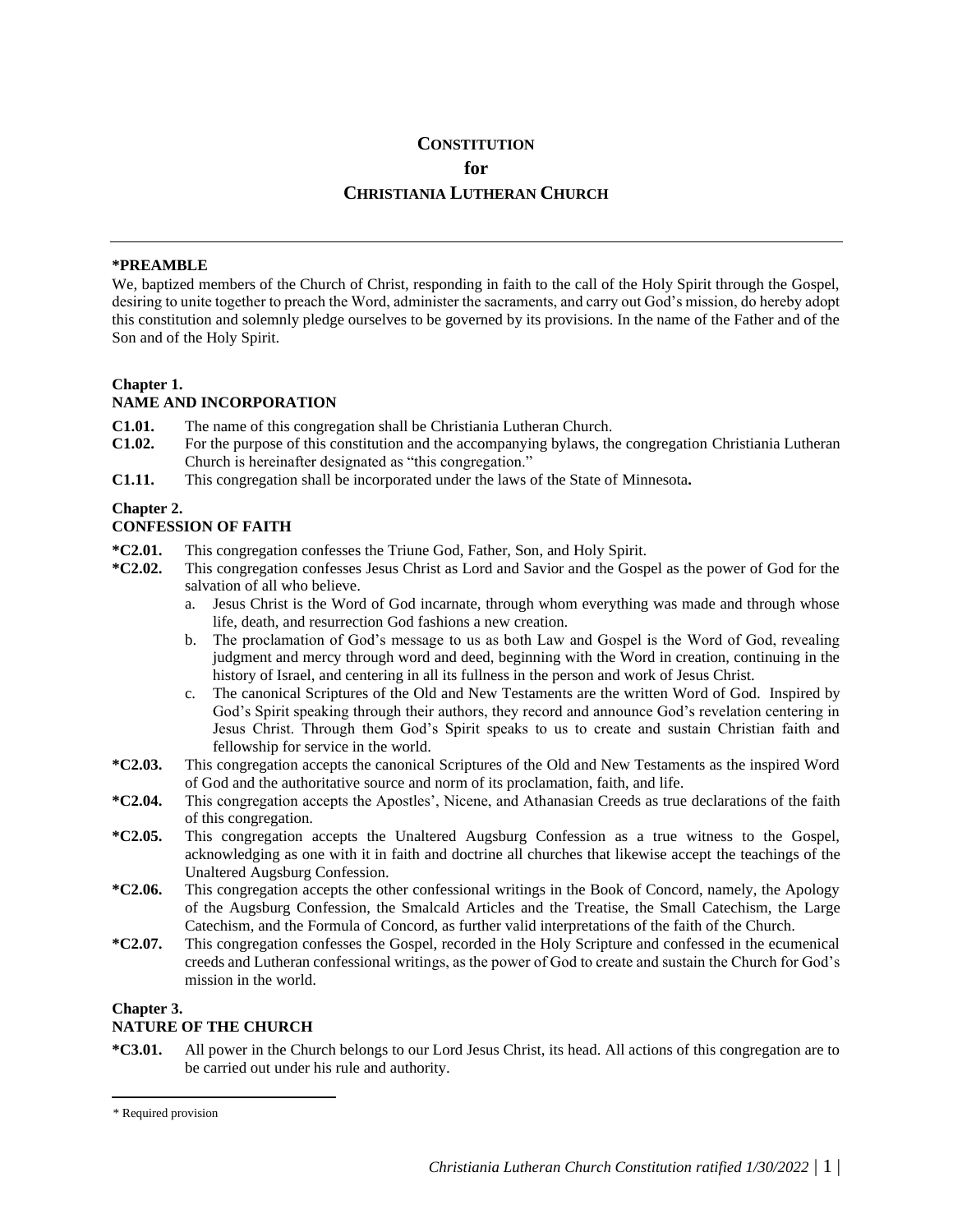- **\*C3.02.** This church confesses the one, holy, catholic, and apostolic Church and is resolved to serve Christian unity throughout the world.
- **\*C3.03.** The Church exists both as an inclusive fellowship and as local congregations gathered for worship and Christian service. Congregations find their fulfillment in the universal community of the Church, and the universal Church exists in and through congregations. The Evangelical Lutheran Church in America, therefore, derives its character and powers both from the sanction and representation of its congregations and from its inherent nature as an expression of the broader fellowship of the faithful. In length, it acknowledges itself to be in the historic continuity of the communion of saints; in breadth, it expresses the fellowship of believers and congregations in our day.
- **\*C3.04.** This church, inspired and led by the Holy Spirit, participates in The Lutheran World Federation as a global communion of churches, engaging in faithful witness to the gospel of Jesus Christ and in service for the sake of God's mission in the world.
- **\*C3.05.** The name Evangelical Lutheran Church in America (ELCA or "this church") as used herein refers in general references to this whole church, including its three expressions: congregations, synods, and the churchwide organization. The name Evangelical Lutheran Church in America is also the name of the corporation of the churchwide organization to which specific references may be made herein.

# **Chapter 4.**

# **STATEMENT OF PURPOSE**

- **\*C4.01.** The Church is a people created by God in Christ, empowered by the Holy Spirit, called and sent to bear witness to God's creative, redeeming, and sanctifying activity in the world.
- **\*C4.02.** To participate in God's mission, this congregation as a part of the Church shall:
	- a. Worship God in proclamation of the Word and administration of the sacraments and through lives of prayer, praise, thanksgiving, witness, and service.
	- b. Proclaim God's saving Gospel of justification by grace for Christ's sake through faith alone, according to the apostolic witness in the Holy Scripture, preserving and transmitting the Gospel faithfully to future generations.
	- c. Carry out Christ's Great Commission by reaching out to all people to bring them to faith in Christ and by doing all ministry with a global awareness consistent with the understanding of God as Creator, Redeemer, and Sanctifier of all.
	- d. Serve in response to God's love to meet human needs, caring for the sick and the aged, advocating dignity and justice for all people, working for peace and reconciliation among the nations, standing with the poor and powerless, and committing itself to their needs.
	- e. Nurture its members in the Word of God so as to grow in faith and hope and love, to see daily life as the primary setting for the exercise of their Christian calling, and to use the gifts of the Spirit for their life together and for their calling in the world.
	- f. Manifest the unity given to the people of God by living together in the love of Christ and by joining with other Christians in prayer and action to express and preserve the unity which the Spirit gives.
- **\*C4.03.** To fulfill these purposes, this congregation shall:
	- a. Provide services of worship at which the Word of God is preached and the sacraments are administered.
	- b. Provide pastoral care and assist all members to participate in this ministry.
	- c. Challenge, equip, and support all members in carrying out their calling in their daily lives and in their congregation.
	- d. Teach the Word of God.
	- e. Witness to the reconciling Word of God in Christ, reaching out to all people.
	- f. Respond to human need, work for justice and peace, care for the sick and the suffering, and participate responsibly in society.
	- g. Motivate its members to provide financial support for this congregation's ministry and the ministry of the other expressions of the Evangelical Lutheran Church in America.
	- h. Foster and participate in interdependent relationships with other congregations, the synod, and the churchwide organization of the Evangelical Lutheran Church in America.
	- i. Foster and participate in ecumenical relationships consistent with churchwide policy.
- **\*C4.04.** This congregation shall develop an organizational structure to be described in the bylaws. The Congregation Council shall prepare descriptions of the responsibilities of each committee, task force, or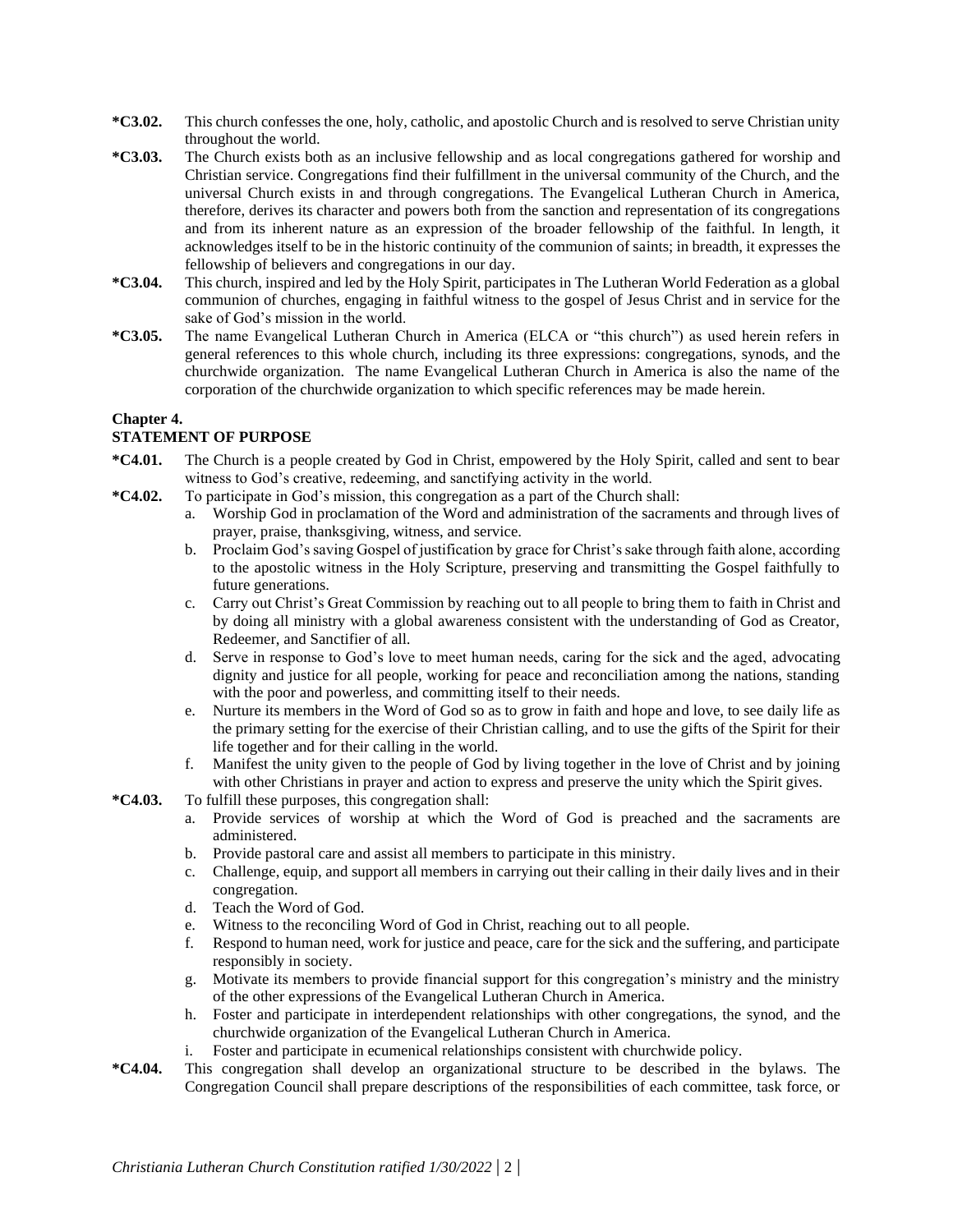other organizational group and shall review their actions. Such descriptions shall be contained in continuing resolutions in the section on the Congregation Committees.

- **\*C4.05.** This congregation shall adopt and periodically review a mission statement which will provide specific direction for its programs.
- **C4.05.01** The mission statement of this congregation, adopted in January 2012, is: In text: "Christiania: we start with Christ in our serving, in our caring, in our growing."
- **\*C4.06.** References herein to the nature of the relationship between the three expressions of this church congregations, synods, and the churchwide organization—as being interdependent or as being in a partnership relationship describe the mutual responsibility of these expressions in God's mission and the fulfillment of the purposes of this church as described in this chapter, and do not imply or describe the creation of partnerships, co-ventures, agencies, or other legal relationships recognized in civil law.

#### **Chapter 5.**

#### **POWERS OF THE CONGREGATION**

- **\*C5.01.** The powers of this congregation are those necessary to fulfill its purpose.
- **\*C5.02.** The powers of this congregation are vested in the Congregation Meeting called and conducted as provided in this constitution and bylaws.
- **\*C5.03.** Only such authority as is delegated to the Congregation Council or other organizational units in this congregation's governing documents is recognized. All remaining authority is retained by this congregation. This congregation is authorized to:
	- a. call a pastor as provided in Chapter 9;
	- b. terminate the call of a pastor as provided in Chapter 9;
	- c. call a minister of Word and Service;
	- d. terminate the call of a minister of Word and Service in conformity with the constitution of the Evangelical Lutheran Church in America;
	- e. adopt amendments to the constitution, as provided in Chapter 16, amendments to the bylaws, as specified in Chapter 17, and continuing resolutions, as provided in Chapter 18;
	- f. approve the annual budget;
	- g. acquire real and personal property by gift, devise, purchase, or other lawful means;
	- h. hold title to and use its property for any and all activities consistent with its purpose;
	- i. sell, mortgage, lease, transfer, or otherwise dispose of its property by any lawful means;
	- j. elect its officers, Congregation Council, Ministry Board, and committees, and require them to carry out their duties in accordance with the constitution, bylaws, and continuing resolutions; and
	- k. terminate its relationship with the Evangelical Lutheran Church in America as provided in Chapter 6.
- **\*C5.04.** This congregation shall elect from among its voting members laypersons to serve as voting members of the Synod Assembly as well as persons to represent it at meetings of any conference, cluster, coalition, or other area subdivision of which it is a member. The number of persons to be elected by this congregation and other qualifications shall be as prescribed in guidelines established by the Saint Paul Area Synod of the Evangelical Lutheran Church in America.
- **C5.05.** This congregation shall have a mission endowment fund that will operate as specified in this congregation's bylaws. The purpose of the mission endowment fund is to provide for mission work beyond the operational budget of this congregation.
- **C5.05.01** The Christiania Lutheran Church Foundation is the mission endowment fund of this congregation and is governed by its own articles of incorporation.

#### **Chapter 6.**

#### **CHURCH AFFILIATION**

- **\*C6.01.** This congregation shall be an interdependent part of the Evangelical Lutheran Church in America or its successor, and of the Saint Paul Area Synod of the Evangelical Lutheran Church in America. This congregation is subject to the discipline of the Evangelical Lutheran Church in America.
- **\*C6.02.** This congregation accepts the Confession of Faith and agrees to the purposes of the Evangelical Lutheran Church in America and shall act in accordance with them.
- **\*C6.03.** This congregation acknowledges its relationship with the Evangelical Lutheran Church in America in which:
	- a. This congregation agrees to be responsible for its life as a Christian community.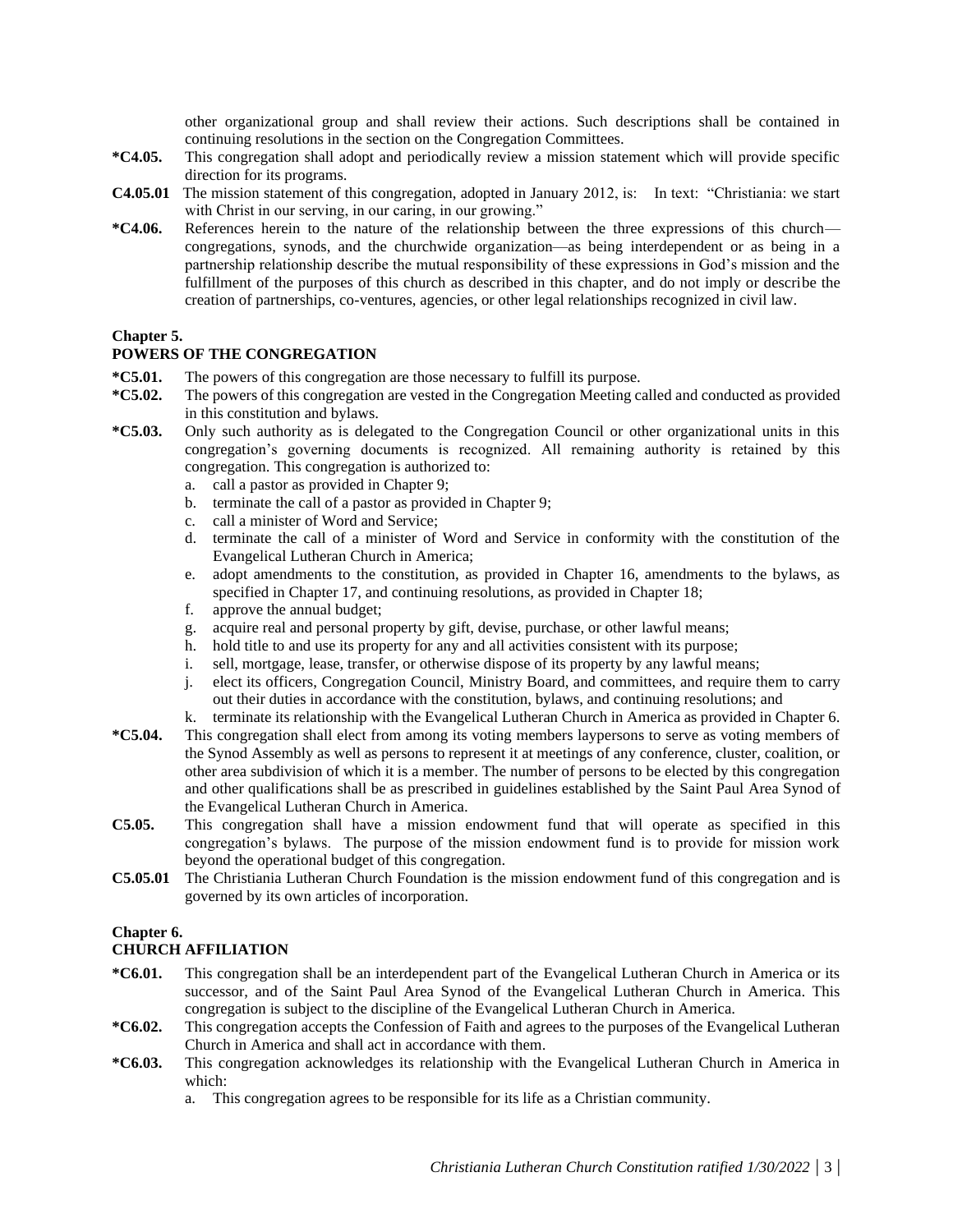- b. This congregation pledges its financial support and participation in the life and mission of the Evangelical Lutheran Church in America.
- c. This congregation agrees to call pastoral leadership from the roster of Ministers of Word and Sacrament of the Evangelical Lutheran Church in America in accordance with its call procedures except in special circumstances and with the approval of the bishop of the synod. These special circumstances are limited either to calling a candidate approved for the roster of Ministers of Word and Sacrament of the Evangelical Lutheran Church in America or to contracting for pastoral services with a minister of Word and Sacrament of a church body with which the Evangelical Lutheran Church in America officially has established a relationship of full communion.
- d. This congregation agrees to consider ministers of Word and Service for call to other staff positions in this congregation according to the procedures of the Evangelical Lutheran Church in America.
- e. This congregation agrees to file this constitution and any subsequent changes to this constitution with the synod for review to ascertain that all of its provisions are in agreement with the constitution and bylaws of the Evangelical Lutheran Church in America and with the constitution of the synod.
- **\*C6.04.** Affiliation with the Evangelical Lutheran Church in America is terminated as follows:
	- a. This congregation takes action to dissolve.
	- b. This congregation ceases to exist.
	- c. This congregation is removed from membership in the Evangelical Lutheran Church in America according to the procedures for discipline of the Evangelical Lutheran Church in America or in accordance with provision 9.23. of the constitution and bylaws of the Evangelical Lutheran Church in America.
	- d. The Saint Paul Area Synod takes charge and control of the property of this congregation to hold, manage, and convey the same on behalf of the synod pursuant to †S13.24. of the synod constitution. This congregation shall have the right to appeal the decision to the next Synod Assembly.
	- e. This congregation follows the procedures outlined in \*C6.05.
- **\*C6.05.** This congregation may terminate its relationship with the Evangelical Lutheran Church in America by the following procedure:
	- a. A resolution indicating the intent to terminate its relationship must be adopted at two legally called and conducted special meetings of this congregation by a two-thirds vote of the voting members present at each meeting. The first such meeting may be held no sooner than 30 days after written notice of the meeting is received by the bishop of the synod, during which time this congregation shall consult with the bishop and the bishop's designees, if any. The times and manner of the consultation shall be determined by the bishop in consultation with the Congregation Council. Unless he or she is a voting member of this congregation, the bishop and the bishop's designees, if any, shall have voice but not vote at the first meeting.
	- b. Within 10 days after the resolution has been voted upon at the first meeting, the secretary of this congregation shall submit a copy of the resolution to the bishop, attesting that the special meeting was legally called and conducted and certifying the outcome of the vote, and shall send copies of the resolution and certification to voting members of this congregation.
	- c. If the resolution was adopted by a two-thirds vote of the voting members present at the first meeting, the bishop of the synod and this congregation shall continue in consultation, as specified in paragraph a. above, during a period of at least 90 days after receipt by the bishop of the attestation and certification as specified in paragraph b. above.
	- d. If this congregation, after such consultation, is still considering termination of its relationship with this church, such action may be taken at a legally called and conducted special meeting by a twothirds vote of the voting members present. Notice of the second meeting shall be sent to all voting members and to the bishop at least 10 days in advance of the meeting. Unless he or she is a voting member of this congregation, the bishop and the bishop's designees, if any, shall have voice but not vote at the second meeting.
	- e. Within 10 days after the resolution has been voted upon, the secretary of this congregation shall submit a copy of the resolution to the bishop, attesting that the second special meeting was legally called and conducted and certifying the outcome of the vote, and shall send copies of the resolution and certification to the voting members of the congregation. If the resolution was adopted by a two-thirds vote of the voting members present at the second meeting, the relationship between the congregation and this church shall be terminated subject to Synod Council approval as required by paragraphs f. and g. below.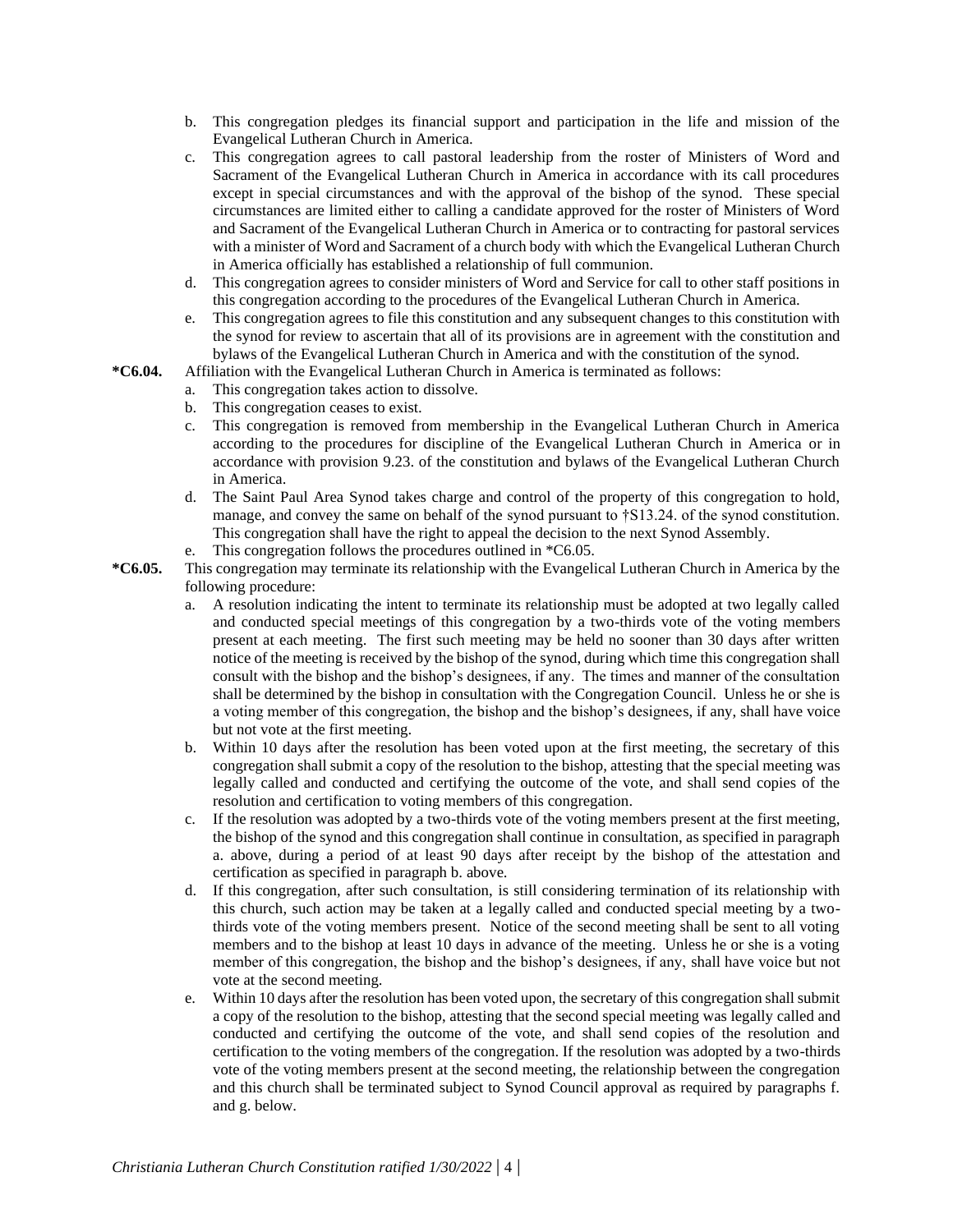- f. Unless this notification to the bishop also certifies that this congregation has voted to affiliate with another Lutheran denomination, this congregation shall be deemed an independent or non-Lutheran church, in which case \*C7.04. shall apply.
- g. This congregation shall abide by these covenants by and among the three expressions of this church:
	- 1) Congregations seeking to terminate their relationship with this church which fail or refuse to comply with each of the foregoing provisions in \*C6.05. shall be required to receive Synod Council approval before terminating their membership in this church.
	- 2) Congregations which had been members of the Lutheran Church in America shall be required, in addition to complying with the foregoing provisions in \*C6.05., to receive synod approval before terminating their membership in this church.
	- 3) Congregations established by the Evangelical Lutheran Church in America shall be required, in addition to complying with the foregoing provisions in \*C6.05., to satisfy all financial obligations to this church and receive Synod Council approval before terminating their membership in this church.
- h. If this congregation fails to achieve the required two-thirds vote of voting members present at this congregation's first meeting as specified in paragraph a. above or fails to achieve the required twothirds vote of voting members present at this congregation's second meeting as specified in paragraph d. above, another attempt to consider termination of relationship with this church must follow all requirements of \*C6.05. and may begin no sooner than six months after the meeting at which the twothirds vote was not achieved.
- **\*C6.06.** If this congregation considers relocation, it shall confer with the bishop of the synod in which it is territorially located and the appropriate unit of the churchwide organization before any steps are taken leading to such action. The approval of the Synod Council shall be received before any such action is taken.
- **\*C6.07.** If this congregation considers developing an additional site to be used regularly for worship, it shall confer with the bishop of the synod in which it is territorially located and the appropriate unit of the churchwide organization before any steps are taken leading to such action.

# **Chapter 7.**

# **PROPERTY OWNERSHIP**

- **\*C7.01.** If this congregation ceases to exist, title to undisposed property shall pass to the Saint Paul Area Synod of the Evangelical Lutheran Church in America.
- **\*C7.02.** If this congregation is removed from membership in the Evangelical Lutheran Church in America according to its procedure for discipline or pursuant to 9.23. of the constitution and bylaws of the Evangelical Lutheran Church in America, title to property shall continue to reside in this congregation.
- **\*C7.03.** If the voting members of this congregation present at a legally called and conducted special meeting of this congregation vote to transfer to another Lutheran church body, title to property shall continue to reside in this congregation, provided the process for termination of relationship in \*C6.05. has been followed. Before this congregation takes action to transfer to another Lutheran church body, it shall consult with representatives of the Saint Paul Area Synod.
- **\*C7.04.** If the voting members of this congregation present at a legally called and conducted special meeting of this congregation vote to become independent or relate to a non-Lutheran church body and have followed the process for termination of relationship in \*C6.05., title to property of this congregation shall continue to reside in this congregation only with the consent of the Synod Council. The Synod Council, after consultation with this congregation by the process established by the synod, may give approval to the request to become independent or to relate to a non-Lutheran church body, in which case title shall remain with the majority of this congregation. If the Synod Council fails to give such approval, title shall remain with those members who desire to continue as a congregation of the Evangelical Lutheran Church in America. In neither case does title to this congregation's property transfer to the synod
- **\*C7.05.** Notwithstanding the provisions of \*C7.02. and \*C7.03. above, where this congregation has received property from the synod pursuant to a deed or other instrument containing restrictions under provision 9.71.a. of the *Constitution, Bylaws, and Continuing Resolutions of the Evangelical Lutheran Church in America*, this congregation accepts such restrictions and:
	- a. Shall not transfer, encumber, mortgage, or in any way burden or impair any right, title, or interest in the property without prior approval of the Synod Council.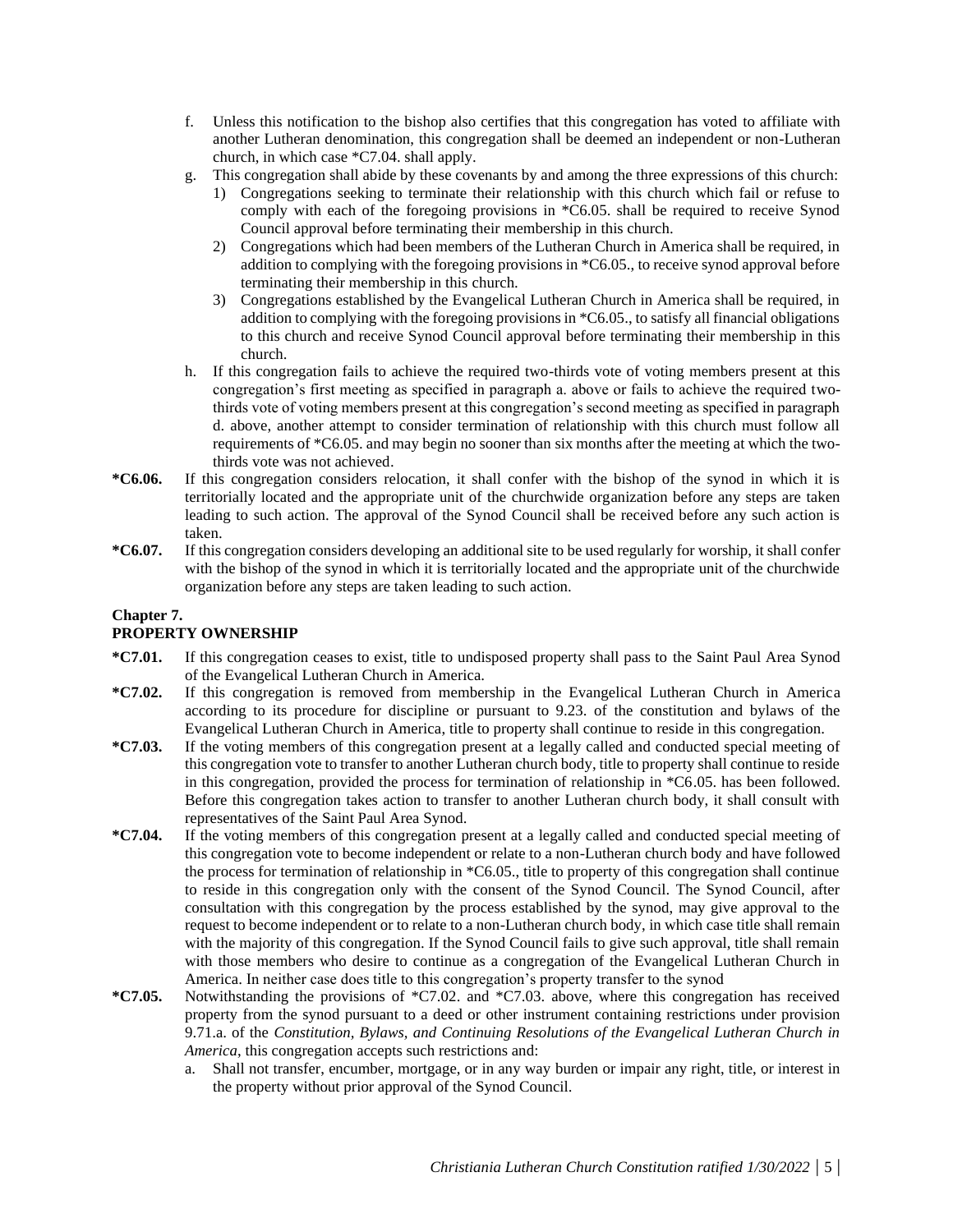b. Shall—upon written demand by the Synod Council, pursuant to †S13.23. of the constitution of the Saint Paul Area Synod —reconvey and transfer all right, title, and interest in the property to the synod.

#### **Chapter 8. MEMBERSHIP**

- **\*C8.01.** Members of this congregation shall be those baptized persons on the roll of this congregation at the time that this constitution is adopted and those who are admitted thereafter and who have declared and maintain their membership in accordance with the provisions of this constitution and its bylaws.
- **\*C8.02.** Members shall be classified as follows:
	- a. *Baptized* members are those persons who have been received by the Sacrament of Holy Baptism in this congregation, or, having been previously baptized in the name of the Triune God, have been received by certificate of transfer from other Lutheran congregations or by affirmation of faith.
	- b. *Confirmed* members are baptized persons who have been confirmed in this congregation, those who have been received by adult baptism or by transfer as confirmed members from other Lutheran congregations, or baptized persons received by affirmation of faith.
	- c. *Voting* members are confirmed members. Such confirmed members, during the current or preceding calendar year, shall have communed in this congregation and shall have made a contribution of record to this congregation. Members of this congregation who have satisfied these basic standards shall have the privilege of voice and vote at every regular and special meeting of this congregation as well as the other rights and privileges ascribed to voting members by the provisions of this constitution and its bylaws. They shall not have voted as a seasonal member of another congregation of this church in the previous two calendar months.
	- d. *Associate* members are persons holding membership in other Christian congregations who wish to retain such membership but desire to participate in the life and mission of this congregation. These individuals have all the privileges and duties of membership except voting rights or other rights and privileges ascribed to voting members by the provisions of this constitution and its bylaws.
	- e. *Seasonal* members are voting members of other congregations of this church who wish to retain such membership but desire to participate in the life and mission of this congregation, including exercising limited voting rights in this congregation. The Congregation Council may grant seasonal membership to such persons provided that this congregation is a member of a synod where the Synod Council has approved seasonal member voting on its territory. Such seasonal members shall have all the privileges and duties of voting members except that:
		- 1) they shall not be eligible for elected office in, or for membership on the Congregation Council or on a call committee of, this congregation;
		- 2) they shall not have the right to vote on any matter concerning or affecting the call or termination of call of any minister of this congregation;
		- 3) they shall not have the right to vote on any matter concerning or affecting the affiliation of this congregation with this church;
		- 4) they shall not be eligible to serve as voting members from this congregation of the Synod Assembly or the Churchwide Assembly;
		- 5) they shall not, even if otherwise permitted by this congregation, vote by proxy or by absentee ballot; and
		- 6) they shall not, within any two calendar month period, exercise voting rights in this congregation and in the congregation where they remain voting members.
- **\*C8.03.** All applications for confirmed membership shall be submitted to and shall require the approval of the Congregation Council.
- **\*C8.04.** It shall be the privilege and duty of members of this congregation to:
	- a. make regular use of the means of grace, both Word and sacraments;
		- b. live a Christian life in accordance with the Word of God and the teachings of the Lutheran church; and
	- c. support the work of this congregation, the synod, and the churchwide organization of the Evangelical Lutheran Church in America through contributions of their time, abilities, and financial support as biblical stewards.
- **\*C8.05.** Membership in this congregation shall be terminated by any of the following:
	- a. death;
	- b. resignation;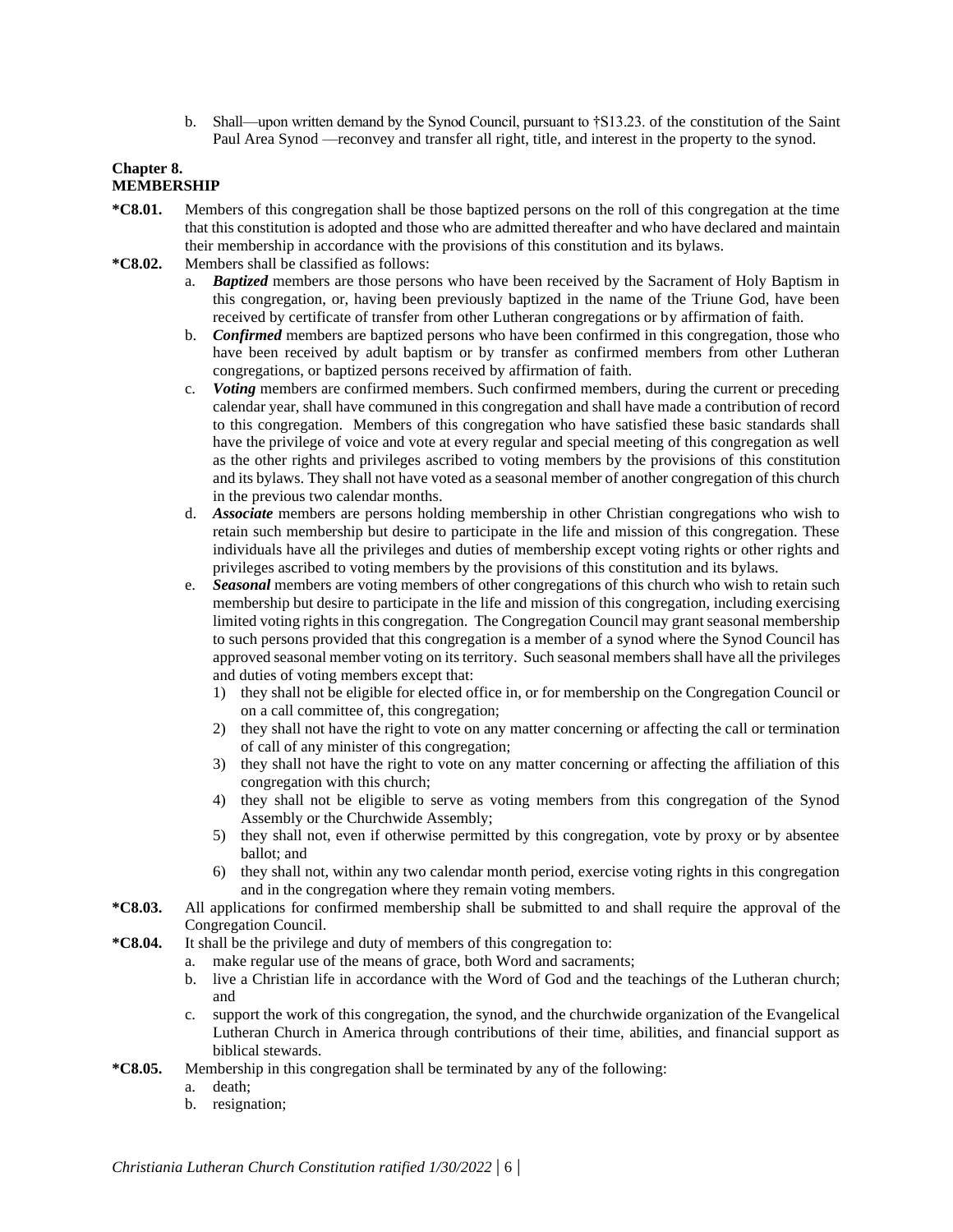- c. transfer or release;
- d. disciplinary action in accordance with Chapter 20 of the constitution and bylaws of the Evangelical Lutheran Church in America; or
- e. removal from the roll due to inactivity in accordance with the provisions of this constitution and its bylaws.

Such persons who have been removed from the roll of members shall remain persons for whom the Church has a continuing pastoral concern.

# **Chapter 9.**

# **ROSTERED MINISTER**

- **\*C9.01.** Authority to call a pastor shall be in this congregation by at least a two-thirds vote of voting members present and voting at a meeting legally called for that purpose. Before a call is issued, the officers, or a committee elected by this congregation to recommend the call, shall seek the advice and help of the bishop of the synod.
- **C9.01.01.** When a new senior pastor has been called to this congregation, the call of each associate pastor then under call to this congregation shall terminate no later than six months after the arrival of the new senior pastor. An associate pastor whose call is terminated in accordance with this section shall be eligible for a new call to this congregation in accordance with \*C9.01.
- **\*C9.02.** Only a member of the roster of Ministers of Word and Sacrament of the Evangelical Lutheran Church in America or a candidate for the roster of Ministers of Word and Sacrament who has been recommended for this congregation by the synod bishop may be called as a pastor of this congregation.
- **\*C9.03.** Consistent with the faith and practice of the Evangelical Lutheran Church in America,
	- a. Every minister of Word and Sacrament shall:
		- 1) preach the Word;
		- 2) administer the sacraments;
		- 3) conduct public worship;
		- 4) provide pastoral care;
		- 5) seek out and encourage qualified persons to prepare for the ministry of the Gospel;
		- 6) impart knowledge of this church and its wider ministry through available channels of effective communication;
		- 7) witness to the Kingdom of God in the community, in the nation, and abroad; and
		- 8) speak publicly to the world in solidarity with the poor and oppressed, calling for justice and proclaiming God's love for the world.
	- b. Each pastor with a congregational call shall, within the congregation:
		- 1) offer instruction, confirm, marry, visit the sick and distressed, and bury the dead;
		- 2) relate to all schools and organizations of this congregation;
		- 3) install regularly elected members of the Congregation Council;
		- 4) with the council, administer discipline;
		- 5) endeavor to increase the support given by the congregation to the work of the churchwide organization and of the Saint Paul Area Synod; and
		- 6) encourage adherence to covenantal relationship with this church as expressed in the *Constitutions, Bylaws, and Continuing Resolutions of the Evangelical Lutheran Church in America.*
- **\*C9.04.** The specific duties of the pastor, compensation, and other matters pertaining to the service of the pastor shall be included in a letter of call, which shall be attested by the bishop of the synod.
- **\*C9.05.** The provisions for termination of the mutual relationship between a minister of Word and Sacrament and this congregation shall be as follows:
	- a. The call of this congregation, when accepted by a pastor, shall constitute a continuing mutual relationship and commitment, which shall be terminated only by the pastor's death or, following consultation with the synod bishop, for the following reasons:
		- 1) mutual agreement to terminate the call or the completion of a call for a specific term;
		- 2) resignation of the pastor, which shall become effective, unless otherwise agreed, no later than 30 days after the date on which it was submitted;
		- 3) inability to conduct the pastoral office effectively in this congregation in view of local conditions;
		- 4) physical disability or mental incapacity of the pastor;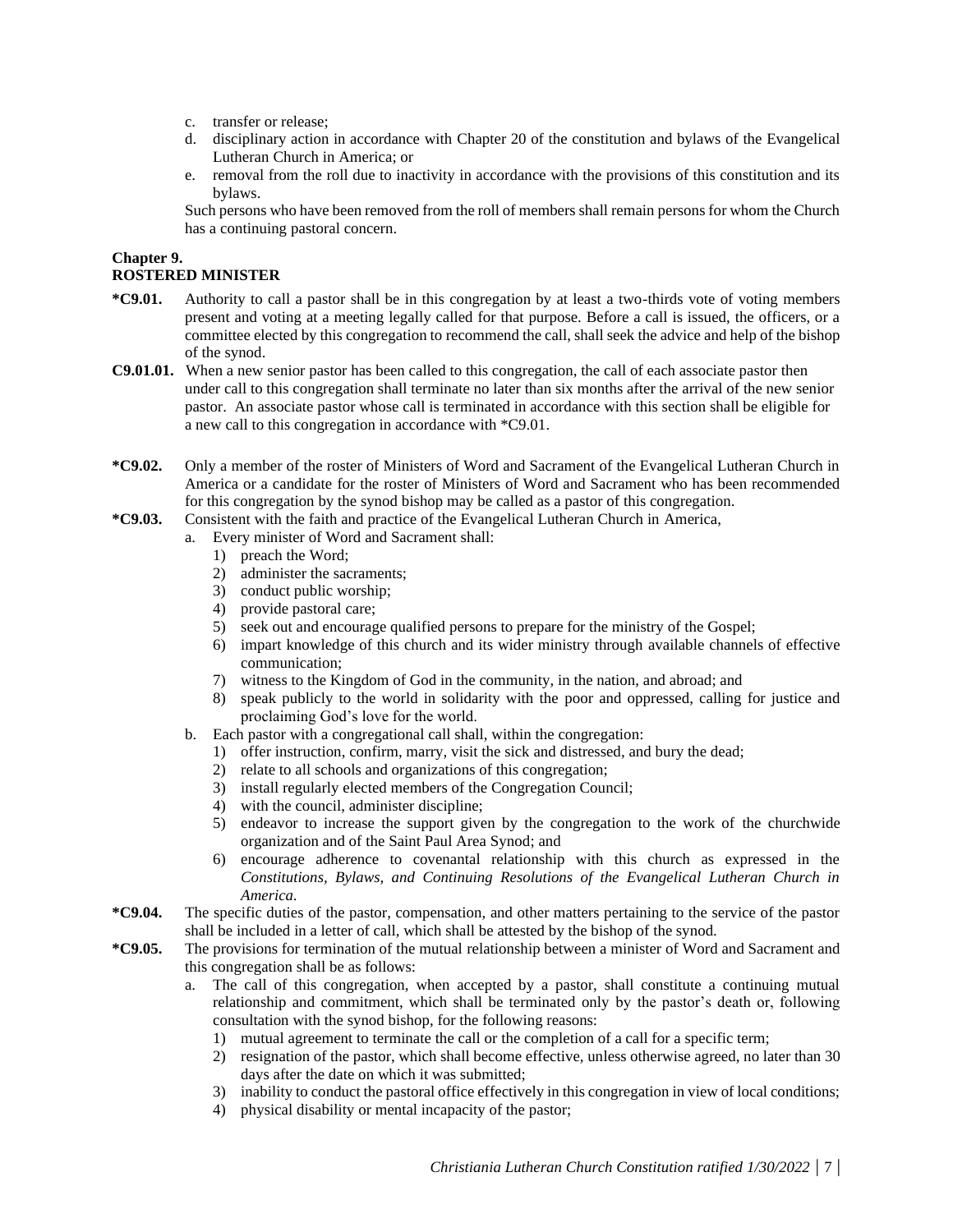- 5) suspension of the pastor through discipline for more than three months;
- 6) resignation or removal of the pastor from the roster of Ministers of Word and Sacrament of this church;
- 7) termination of the relationship between this church and this congregation;
- 8) dissolution of this congregation or the termination of a parish arrangement; or
- 9) suspension of this congregation through discipline for more than six months.
- b. When allegations of physical disability or mental incapacity of the pastor under paragraph a.4) above, or ineffective conduct of the pastoral office under paragraph a.3) above, have come to the attention of the bishop of this synod,
	- 1) the bishop in his or her sole discretion may investigate such conditions personally together with a committee of two rostered ministers and one layperson, or
	- 2) when such allegations have been brought to the synod's attention by an official recital of allegations by the Congregation Council or by a petition signed by at least one-third of the voting members of this congregation, the bishop personally shall investigate such conditions together with a committee of two rostered ministers and one layperson.
- c. In case of alleged physical disability or mental incapacity under paragraph a.4) above, the bishop's committee shall obtain and document competent medical opinion concerning the pastor's condition. When a disability or incapacity is evident to the committee, the bishop of this synod may declare the pastorate vacant. When the pastorate is declared vacant, the Synod Council shall list the pastor on the roster of Ministers of Word and Sacrament with disability status. Upon removal of the disability and the restoration of the pastor to health, the bishop shall take steps to enable the pastor to resume the ministry, either in the congregation last served or in another appropriate call.
- d. In the case of alleged local difficulties that imperil the effective functioning of this congregation under paragraph a.3) above, the bishop's committee shall endeavor to hear from all concerned persons, after which the bishop together with the committee shall present their recommendations first to the pastor and then to this congregation. The recommendations of the bishop's committee must address whether the pastor's call should come to an end and, if so, may suggest appropriate severance arrangements. The committee may also propose other actions that should be undertaken by this congregation and by the pastor, if appropriate. If the pastor and congregation agree to carry out such recommendations, no further action need be taken by the synod.
- e. If either party fails to assent to the recommendations of the bishop's committee concerning the pastor's call, this congregation may dismiss the pastor only at a legally called meeting after consultation with the bishop, either (a) by a two-thirds vote of the voting members present and voting where the bishop and the committee did not recommend termination of the call, or (b) by a majority vote of the voting members present and voting where the bishop and the committee recommended termination of the call.
- f. If, in the course of proceedings described in paragraph c. or paragraph d. above, the bishop's committee concludes that there may be grounds for discipline, the committee shall make recommendations concerning disciplinary action in accordance with the provisions of this church's constitution, bylaws, and continuing resolutions.
- **\*C9.06.** At a time of pastoral vacancy, an interim pastor shall be appointed by the bishop of the synod with the consent of this congregation or the Congregation Council.
- **\*C9.07.** During the period of service, an interim pastor shall have the rights and duties in this congregation of a regularly called pastor and may delegate the same in part to a supply pastor with the consent of the bishop of the synod and this congregation or Congregation Council. The interim pastor and any rostered minister providing assistance shall refrain from exerting influence in the selection of a pastor. Unless previously agreed upon by the Synod Council, an interim pastor is not available for a regular call to the congregation served.
- **\*C9.08.** This congregation shall make satisfactory settlement of all financial obligations to a former pastor before calling a successor. A pastor shall make satisfactory settlement of all financial obligations to this congregation before beginning service in a call to another congregation or employment in another ministry setting.
- **\*C9.09.** When a pastor is called to serve in company with another pastor or pastors, the privileges and responsibilities of each pastor shall be specified in documents to accompany the call and to be drafted in consultation involving the pastors, the Congregation Council, and the bishop of the synod. As occasion requires, the documents may be revised through a similar consultation.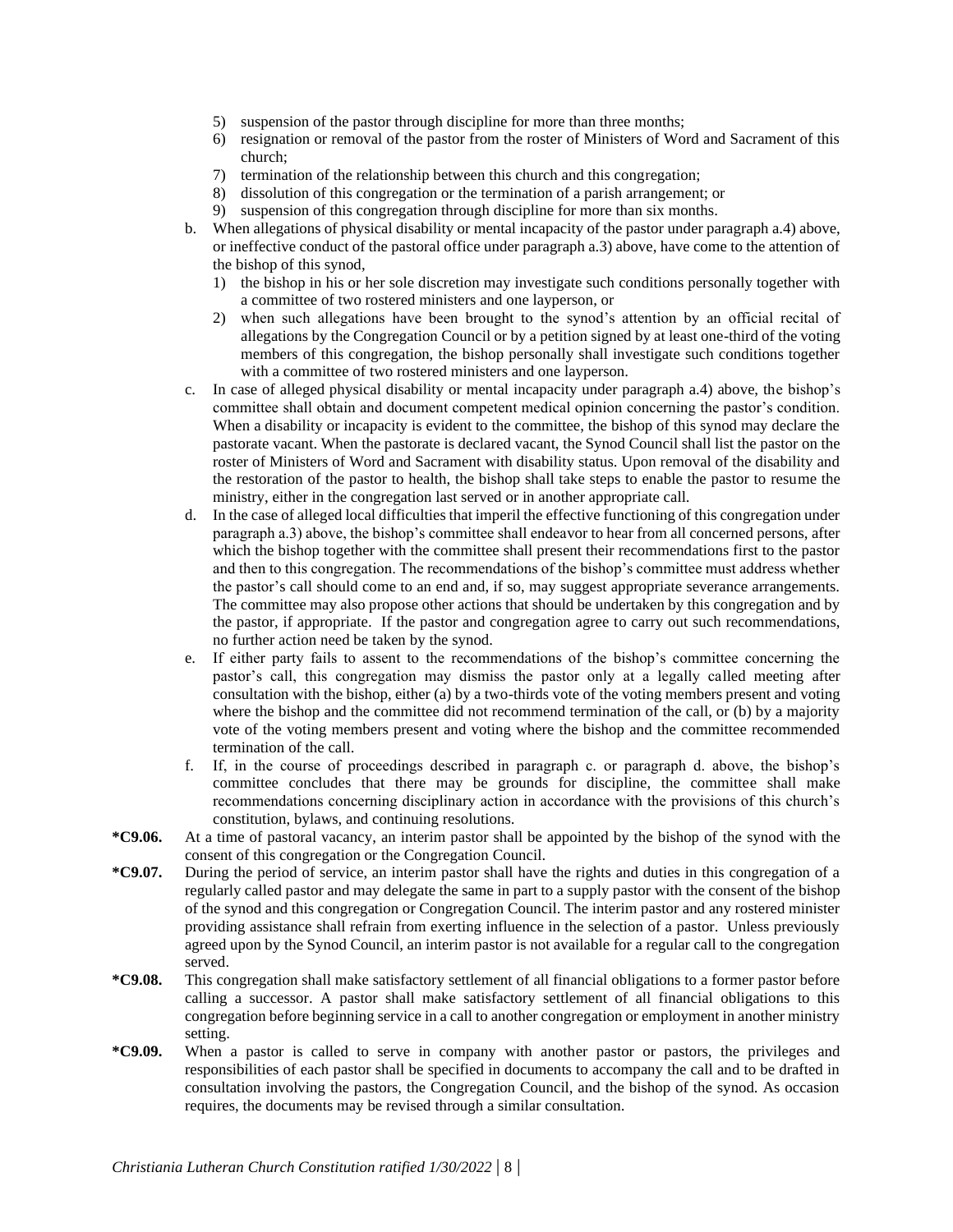- **\*C9.11.** With the approval of the bishop of the synod, this congregation may depart from \*C9.05.a. and call a pastor for a specific term. Details of such calls shall be in writing setting forth the purpose and conditions involved. Prior to the completion of a term, the bishop or a designated representative of the bishop shall meet with the pastor and representatives of this congregation for a review of the call. Such a call may also be terminated before its expiration in accordance with the provisions of \*C9.05.a.
- **\*C9.12.** The pastor of this congregation:
	- a. shall keep accurate parochial records of all baptisms, confirmations, marriages, burials, communicants, members received, members dismissed, or members excluded from this congregation; b. shall submit a summary of such statistics annually to the synod; and
	- c. shall become a member of this congregation upon receipt and acceptance of the letter of call. In a parish of multiple congregations, the pastor shall hold membership in one of the congregations.
- **\*C9.13.** The pastor(s) shall submit a report of his or her ministry to the bishop of the synod at least 90 days prior to each regular meeting of the Synod Assembly.
- **\*C9.14.** The parochial records of this congregation shall be maintained by the pastor and shall remain the property of this congregation. The secretary of this congregation shall attest in writing to the bishop of this synod that such records have been placed in his or her hands in good order by a departing pastor before the installation of that pastor in another call or approval of a request for change in roster status.
- **C9.15.** Under special circumstances, subject to the approval of the synod bishop and the concurrence of this congregation, a minister of Word and Sacrament of a church body with which the Evangelical Lutheran Church in America officially has established a relationship of full communion may serve temporarily as pastor of this congregation under a contract between this congregation and the pastor in a form proposed by the synod bishop and approved by this congregation.
- **\*C9.21.** Authority to call a deacon shall be in this congregation by at least a two-thirds vote of voting members present and voting at a meeting legally called for that purpose. Before a call is issued, the officers, or a committee elected by this congregation to recommend the call, shall seek the advice and help of the bishop of the synod.
- **\*C9.22.** Only a member of the roster of Ministers of Word and Service of the Evangelical Lutheran Church in America or a candidate for the roster of Ministers of Word and Service who has been recommended for this congregation by the synod bishop may be called as a deacon of this congregation.
- **\*C9.23.** Consistent with the faith and practice of the Evangelical Lutheran Church in America, every minister of Word and Service shall:
	- a. Be rooted in the Word of God, for proclamation and service;
	- b. Advocate a prophetic diakonia that commits itself to risk-taking and innovative service on the frontiers of the Church's outreach, giving particular attention to the suffering places in God's world;
	- c. Speak publicly to the world in solidarity with the poor and oppressed, calling for justice and proclaiming God's love for the world, witnessing to the realm of God in the community, the nation, and abroad;
	- d. Equip the baptized for ministry in God's world that affirms the gifts of all people;
	- e. Encourage mutual relationships that invite participation and accompaniment of others in God's mission;
	- f. Practice stewardship that respects God's gift of time, talents, and resources;
	- g. Be grounded in a gathered community for ongoing diaconal formation;
	- h. Share knowledge of this church and its wider ministry of the gospel and advocate for the work of all expressions of this church; and
	- i. Identify and encourage qualified persons to prepare for ministry of the gospel.
- **\*C9.24.** The specific duties of the deacon, compensation, and other matters pertaining to the service of the deacon shall be included in a letter of call, which shall be attested by the bishop of the synod.
- **\*C9.25.** The provisions for termination of the mutual relationship between a minister of Word and Service and a congregation shall be as follows:
	- a. The call of this congregation, when accepted by a deacon, shall constitute a continuing mutual relationship and commitment, which shall be terminated only by the deacon's death or, following consultation with the synod bishop, for the following reasons:
		- 1) mutual agreement to terminate the call or the completion of a call for a specific term;
		- 2) resignation of the deacon, which shall become effective, unless otherwise agreed, no later than 30 days after the date on which it was submitted;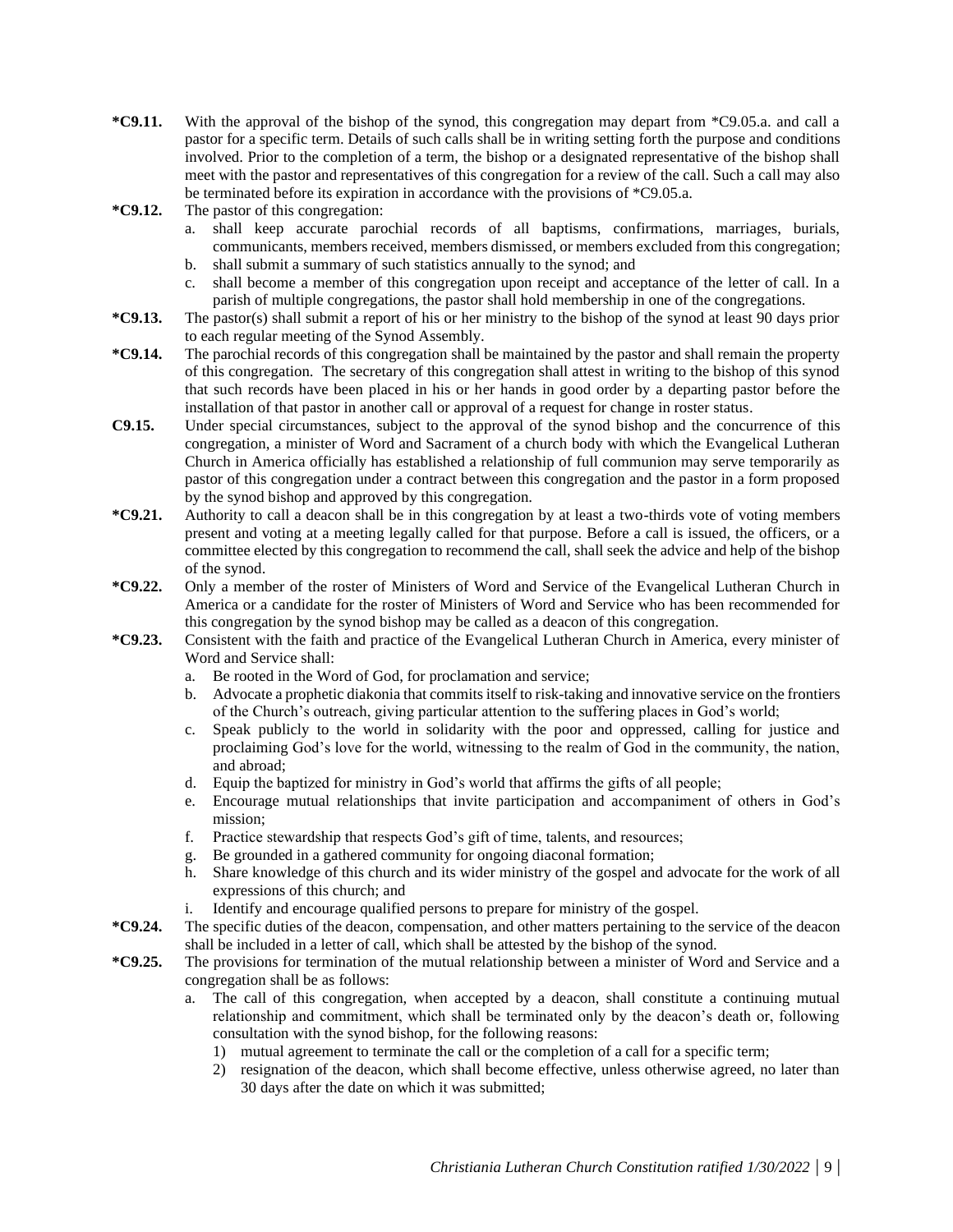- 3) inability to conduct the ministry of Word and Service effectively in this congregation in view of local conditions:
- 4) physical disability or mental incapacity of the deacon;
- 5) suspension of the deacon through discipline for more than three months;
- 6) resignation or removal of the deacon from the roster of Ministers of Word and Service of this church;
- 7) termination of the relationship between this church and this congregation;
- 8) dissolution of this congregation or the termination of a parish arrangement; or
- 9) suspension of this congregation through discipline for more than six months.
- b. When allegations of physical disability or mental incapacity of the deacon under paragraph a.4) above, or ineffective conduct of the office of minister of Word and Service under paragraph a.3) above, have come to the attention of the bishop of this synod,
	- 1) the bishop in his or her sole discretion may investigate such conditions personally together with a committee of two rostered ministers and one layperson, or
	- 2) when such allegations have been brought to the synod's attention by an official recital of allegations by the Congregation Council or by a petition signed by at least one-third of the voting members of this congregation, the bishop personally shall investigate such conditions together with a committee of two rostered ministers and one layperson.
- c. In case of alleged physical disability or mental incapacity under paragraph a.4) above, the bishop's committee shall obtain and document competent medical opinion concerning the deacon's condition. When a disability or incapacity is evident to the committee, the bishop of this synod may declare the position vacant. When the position is declared vacant, the Synod Council shall list the deacon on the roster of Ministers of Word and Service with disability status. Upon removal of the disability and the restoration of the deacon to health, the bishop shall take steps to enable the deacon to resume the ministry, either in the congregation last served or in another appropriate call.
- d. In the case of alleged local difficulties that imperil the effective functioning of this congregation under paragraph a.3) above, the bishop's committee shall endeavor to hear from all concerned persons, after which the bishop together with the committee shall present their recommendations first to the deacon and then to this congregation. The recommendations of the bishop's committee must address whether the deacon's call should come to an end and, if so, may suggest appropriate severance arrangements. The committee may also propose other actions that should be undertaken by this congregation and by the deacon, if appropriate. If the deacon and congregation agree to carry out such recommendations, no further action need be taken by the synod.
- e. If either party fails to assent to the recommendations of the bishop's committee concerning the deacon's call, this congregation may dismiss the deacon only at a legally called meeting after consultation with the bishop, either (a) by a two-thirds vote of the voting members present and voting where the bishop and the committee did not recommend termination of the call, or (b) by a majority vote of the voting members present and voting where the bishop and the committee recommended termination of the call.
- f. If, in the course of proceedings described in paragraph c. or paragraph d. above, the bishop's committee concludes that there may be grounds for discipline, the committee shall make recommendations concerning disciplinary action in accordance with the provisions of this church's constitution, bylaws, and continuing resolutions.
- **\*C9.26.** This congregation shall make satisfactory settlement of all financial obligations to a former deacon before calling a successor. A deacon shall make satisfactory settlement of all financial obligations to this congregation before beginning service in a call to another congregation or employment in another ministry setting.
- **\*C9.27.** When a deacon is called to serve in company with another rostered minister or other rostered ministers, the privileges and responsibilities of each rostered minister shall be specified in documents to accompany the call and to be drafted in consultation involving the rostered ministers, the Congregation Council, and the bishop of the synod. As occasion requires, the documents may be revised through a similar consultation.
- **\*C9.28.** With the approval of the bishop of the synod, this congregation may depart from \*C9.25.a. and call a deacon for a specific term. Details of such calls shall be in writing setting forth the purpose and conditions involved. Prior to the completion of a term, the bishop or a designated representative of the bishop shall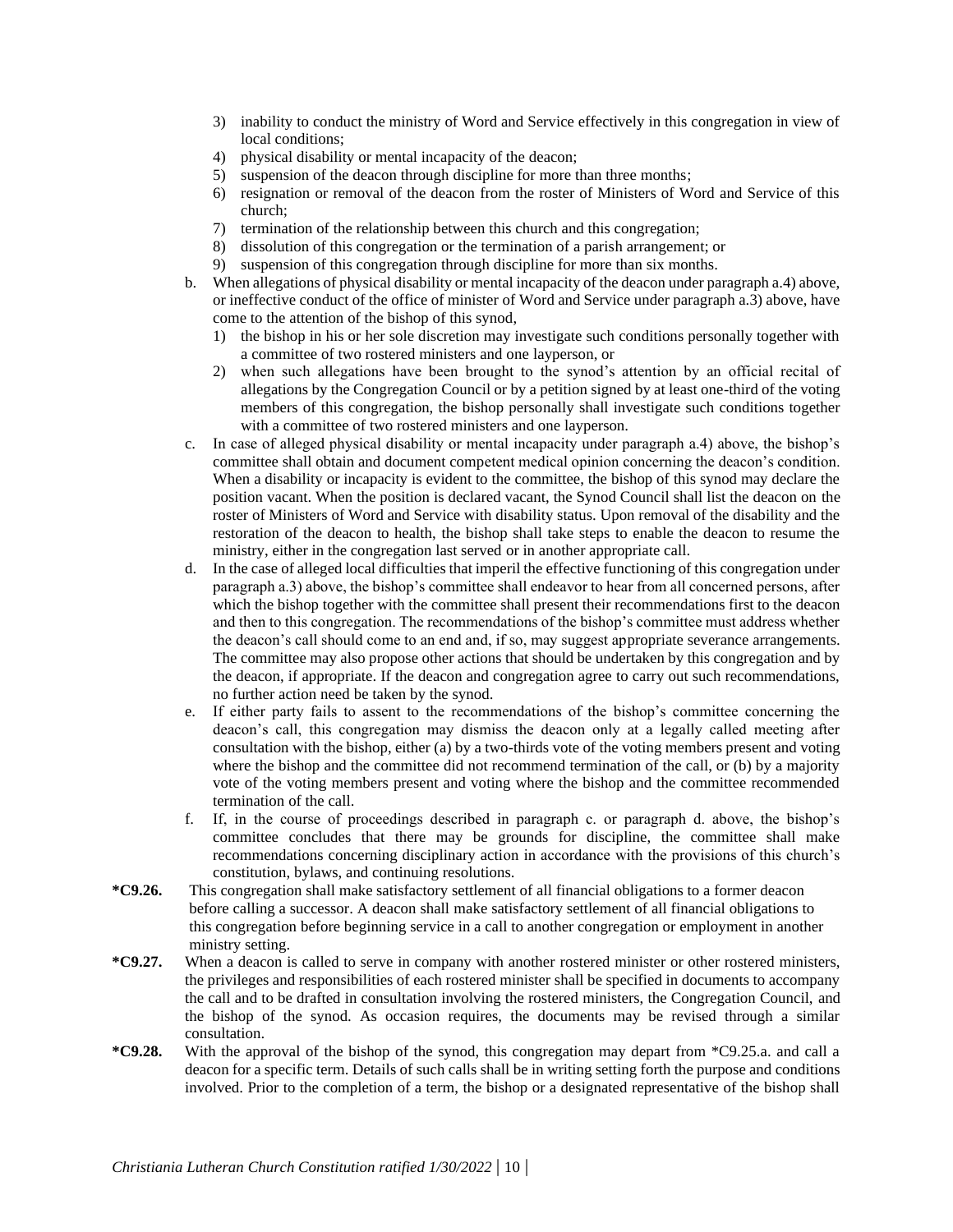meet with the deacon and representatives of this congregation for a review of the call. Such a call may also be terminated before its expiration in accordance with the provisions of \*C9.25.a.

- **\*C9.29.** The deacon shall become a member of this congregation upon receipt and acceptance of the letter of call. In a parish of multiple congregations, the deacon shall hold membership in one of the congregations.
- **\*C9.31.** The deacon(s) shall submit a report of his or her ministry to the bishop of the synod at least 90 days prior to each regular meeting of the Synod Assembly.

#### **Chapter 10.**

#### **CONGREGATION MEETING**

- **C10.01.** This congregation shall have at least one regular meeting per year. The regular meeting(s) of the congregation shall be held at the time(s) specified in the bylaws. Consistent with the laws of the State of Minnesota, the bylaws shall designate one regular meeting per year as the annual meeting of this congregation.
- **C10.01.01.** The annual meeting of this congregation shall be held on the church premises on the last Sunday in January or at such other time as the Congregation Council may designate.

#### **C10.01.02.**

- a. The regular business of the annual meeting shall be organized with an agenda and shall include:
	- 1) Opening devotions;
	- 2) Approval of the minutes of the previous meeting;
	- 3) Reports of the pastor(s), Congregation Council, treasurer, Ministry Teams, Property Committee, and others;
	- 4) Election of officers, members-at-large of the Congregation Council, elected members of the Ministry Board, members of the Auditing Committee, members of the Nominating Committee, and voting members and alternates to synod and conference assemblies;
	- 5) Approval of the budget;
	- 6) Unfinished business;
	- 7) New business, and any other business that requires congregational action or consideration may be transacted.
	- 8) Closing prayer.
- b. New business that involves property, significant non-budgeted expenses or paid staff shall be submitted in writing to the Congregation Council at least 10 days prior to the annual meeting. Business involving real property must be enacted per terms of C.12.05.b.
- **C10.02.** A special Congregation Meeting may be called by the pastor, the Congregation Council, or the president of this congregation, and shall be called by the president of this congregation upon the written request of 50 voting members. The president of the Congregation Council shall call a special meeting upon request of the synod bishop. The call for each special meeting shall specify the purpose for which it is to be held, and no other business shall be transacted.
- **C10.03.** Notice of all meetings of this congregation shall be given at the services of worship on the preceding two consecutive Sundays and by mail or electronic means, as permitted by state law, to all voting members at least 10 days in advance of the date of the meeting.
- **C10.04.** 50 voting members shall constitute a quorum.
- **C10.04.01.** If a quorum fails to appear at a meeting properly called pursuant to C10.03 or if during the meeting the absence of a quorum is noted, voting members present at the meeting, although fewer than a quorum, must adjourn the meeting to reconvene at a specified time and place to provide opportunity to obtain a quorum. Announcement shall be made of the time and place the meeting will reconvene, with notice pursuant to C10.03 must be given
- **C10.04.02** The number of voting members constituting a quorum shall be reviewed annually by the Congregation Council. If the number of congregation members changes more than +/- 10%, the number shall be updated to reflect the change. Membership shall be determined by use of the annual updated membership roll as reported to the ELCA.
- **C10.05.** Voting by proxy or by absentee ballot shall not be permitted.
- **C10.06.** All actions approved by this congregation shall be by majority vote of those voting members present and voting, except as otherwise provided in this constitution or by state law.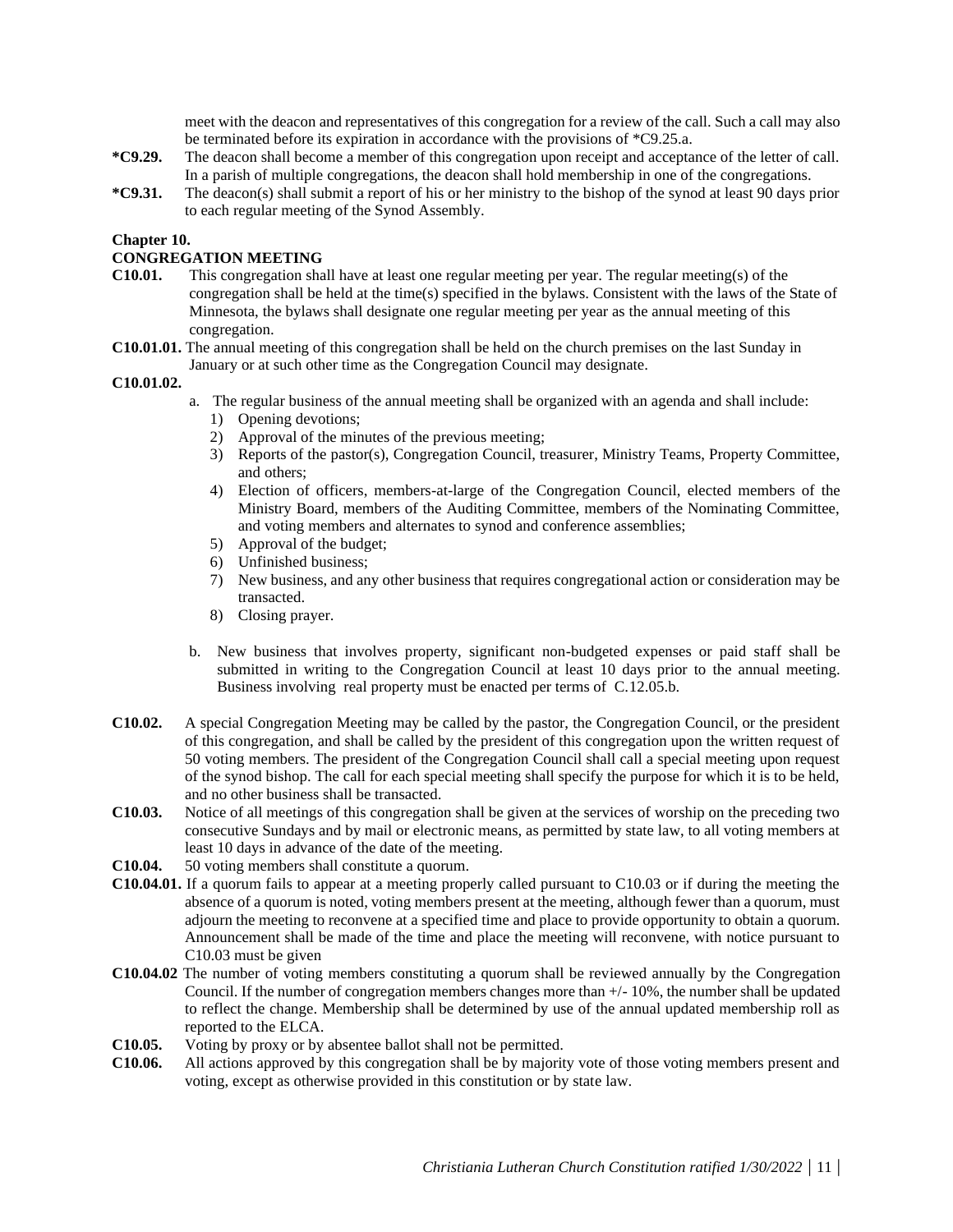- **C10.07.** *Robert's Rules of Order*, latest edition, shall govern parliamentary procedure of all meetings of this congregation.
- **C10.08.** This congregation may hold meetings by remote communication, including electronically and by telephone conference, as long as there is an opportunity for simultaneous aural communication. To the extent permitted by state law, notice of all meetings may be provided electronically.
- **C10.08.01** The Congregation Council may authorize the following procedure for congregational meetings. Authorization of the procedure shall expire no later than the next annual meeting.
	- a. Voting members unable to be physically present at a meeting may by prior request ask to utilize live, real time communication (such as conference and speaker phone arrangement) to participate in the meeting such that all attending members may communicate with each other during the meeting.
	- b. Any request for participation by a voting member under this procedure must be made to the Secretary or designate no less than 7 days prior to the congregational meeting. The Secretary or designate must maintain a written list of any such requests to facilitate a roll call vote for the remote attendees for any actions involving a vote at the meeting.
	- c. Participation in a meeting by such means constitutes presence at the meeting.
- **C10.05.02**. If a written ballot is required for a vote, then voting members who are electronically connected must verbally communicate their vote with an officially designated ballot counter. The ballot counter will be designated by the Congregation Council and will be identified on the agenda. The ballot counter will record each vote on a separate document after each remote voting member has cast their verbal vote.

# **Chapter 11.**

- **OFFICERS**
- **C11.01.** The officers of this congregation shall be a president, vice president, and secretary.
	- a. Duties of the officers shall be specified in the bylaws.
	- b. The officers shall be voting members of this congregation.
	- c. Officers of this congregation shall serve similar offices of the Congregation Council and shall be voting members of the Congregation Council.
- **C11.02.** The congregation shall elect its officers and they shall be the officers of this congregation. The officers shall be elected by written ballot and the president/vice-president shall serve for one year or until their successors are elected and the secretary shall server for two years or until their successor is elected. Their terms shall begin at the close of the annual meeting at which they are elected.
- **C11.03.** No officer shall hold more than one office at a time. No elected officer shall be eligible to serve more than two consecutive terms in the same office.
- **C11.01.01.** The duties of the officers shall be as follows:
	- a. The president shall preside at meetings of this congregation, the Congregation Council, and, as provided in C13.10.b., shall be an advisory member of the Ministry Board and all committees of this congregation, except the Audit Committee.
	- b. The vice-president shall preside at meetings of the congregation and Congregation Council in the absence of the president. If the presidency is declared vacant, the vice-president shall serve as president for the remainder of the term as provided in C11.01.b.4. and shall continue to serve for the following term. As provided in C13.10.c., the vice-president shall be an advisory member of the Ministry Board and all committees of this congregation, except the Audit Committee.
	- c. The secretary shall be responsible for the recording of the minutes and preserving of the documents of all meetings of the congregation and Congregation Council and for preserving the archives of the congregation.
	- d. Officers of this congregation must be at least 18 years of age.

# **Chapter 12.**

# **CONGREGATION COUNCIL**

**C12.01.** The voting membership of the Congregation Council shall consist of the pastor(s), the officers of this congregation, and five (5) members of this congregation, at least one of whom should be a youth and at least one of whom should be a young adult. Any voting member of this congregation may be elected, subject only to the limitation on the length of continuous service permitted in that office. A member's place on the Congregation Council shall be declared vacant if the member a) ceases to be a voting member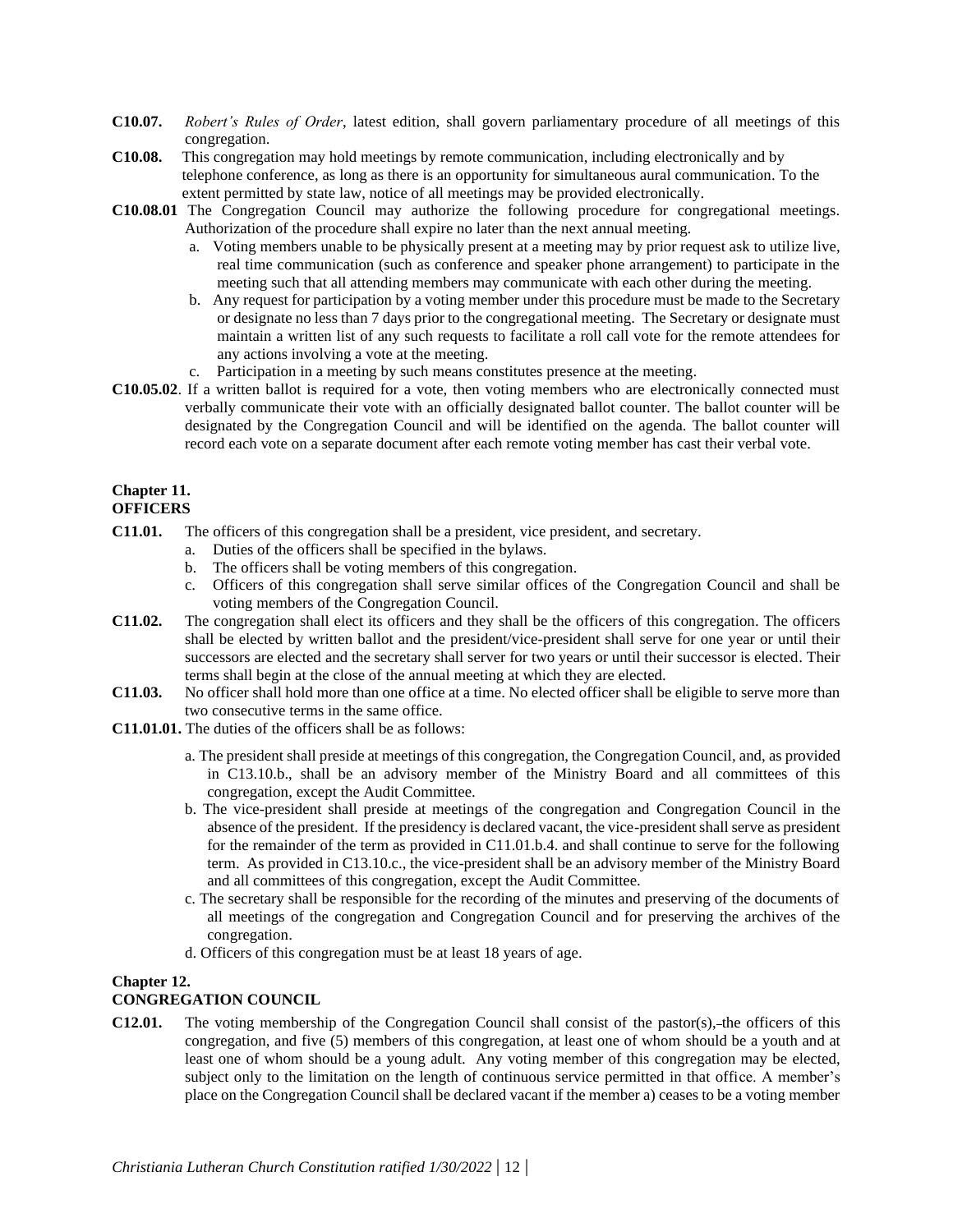of this congregation or b) is absent from four successive regular meetings of the Congregation Council without cause. Consistent with the laws of the state in which this congregation is incorporated, this congregation may adopt procedures for the removal of a member of the Congregation Council in other circumstances.

- **C12.01.01.** The majority of the members of the Congregation Council must be over the age of 18 to be in compliance with Minnesota non-profit rules.
- **C12.02.** The members of the Congregation Council except the pastor(s) shall be elected by written ballot to serve for two (2) years or until their successors are elected. Such members shall be eligible to serve no more than two full terms consecutively. Their terms shall begin at the close of the annual meeting at which they are elected.
- **C12.03.** Should a member's place on the Congregation Council be declared vacant, the Congregation Council shall elect, by majority vote, a successor until the next annual meeting.
- **C12.04.** The Congregation Council shall have general oversight of the life and activities of this congregation, and in particular its worship life, to the end that everything be done in accordance with the Word of God and the faith and practice of the Evangelical Lutheran Church in America. The duties of the Congregation Council shall include the following:
	- a. To lead this congregation in stating its mission, to do long-range planning, to set goals and priorities, and to evaluate its activities in light of its mission and goals.
	- b. To seek to involve all members of this congregation in worship, learning, witness, service, and support.
	- c. To oversee and provide for the administration of this congregation to enable it to fulfill its functions and perform its mission.
	- d. To maintain supportive relationships with the rostered minister(s) and staff and help them annually to evaluate the fulfillment of their calling or employment.
	- e. To be examples individually and corporately of the style of life and ministry expected of all baptized persons.
	- f. To promote a congregational climate of peace and goodwill and, as differences and conflicts arise, to endeavor to foster mutual understanding.
	- g. To arrange for pastoral service during the sickness or absence of the pastor.
	- h. To emphasize support of the synod and churchwide organization of the Evangelical Lutheran Church in America as well as cooperation with other congregations, both Lutheran and non-Lutheran, subject to established policies of the synod and the Evangelical Lutheran Church in America.
	- i. To recommend and encourage the use of program resources produced or approved by the Evangelical Lutheran Church in America.
	- j. To seek out and encourage qualified persons to prepare for the ministry of the Gospel.
- **C12.05.** The Congregation Council shall be responsible for the financial and property matters of this congregation.
	- a. The Congregation Council shall be the board of directors of this congregation and, as such, shall be responsible for maintaining and protecting its property and managing its business and fiscal affairs. It shall have the powers and be subject to the obligations that pertain to such boards under the laws of the State of Minnesota, except as otherwise provided herein.
	- b. The Congregation Council shall not have the authority to buy, sell, or encumber real property unless specifically authorized to do so by a meeting of this congregation.
	- c. The Congregation Council may enter into contracts that, cumulatively, do not exceed ten percent (10%) of the annual budget, for items not included in the budget.
	- d. The Congregation Council shall prepare an annual budget for adoption by this congregation, shall supervise the expenditure of funds in accordance therewith following its adoption, and may incur cumulative obligations of more than ten percent (10%) in excess of the anticipated receipts only after approval by a Congregation Meeting. The budget shall include this congregation's full indicated share in support of the wider ministry being carried on in collaboration with the synod and churchwide organization.
	- e. The Congregation Council shall ascertain that the financial affairs of this congregation are being conducted efficiently, giving particular attention to the prompt payment of all obligations and to the regular forwarding of mission support monies to the synod treasurer.
	- f. The Congregation Council shall be responsible for this congregation's investments and its total insurance program.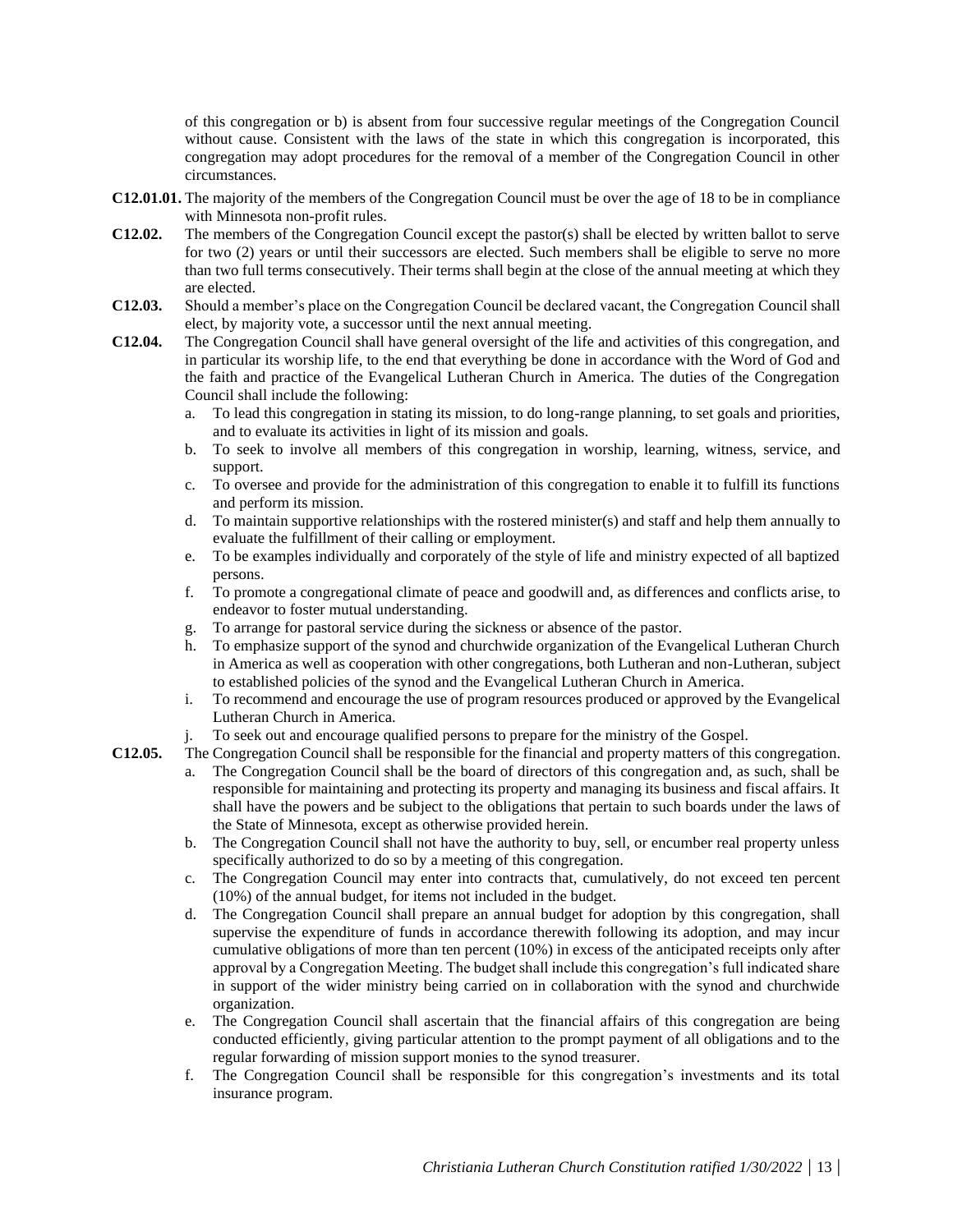- **C12.06.** The Congregation Council shall see that the provisions of this constitution, its bylaws, and the continuing resolutions are carried out.
- **C12.07.** The Congregation Council shall provide for an annual review of the membership roster.
- **C12.08.** The Congregation Council shall be responsible for the employment and supervision of the staff of this congregation. Nothing in this provision shall be deemed to affect this congregation's responsibility for the call, terms of call, or termination of call of any employees who are on a roster of this church.
- **C12.09.** The Congregation Council shall submit a comprehensive report to this congregation at the annual meeting.
- **C12.11.** The Congregation Council shall normally meet once a month. Special meetings may be called by the pastor or the president, and shall be called by the president at the request of at least one-half of its members. Notice of each special meeting shall be given to all who are entitled to be present.
- **C12.12.** A quorum for the transaction of business shall consist of a majority of the members of the Congregation Council, including the senior pastor or interim pastor, except when the senior pastor or interim pastor requests or consents to be absent and has given prior approval to the agenda for a particular regular or special meeting, which shall be the only business considered at that meeting. Chronic or repeated absence of the senior pastor or interim pastor who has refused approval of the agenda of a subsequent regular or special meeting shall not preclude action by the Congregation Council, following consultation with the synod bishop.
- **C12.13.** The Congregation Council and its committees may hold meetings by remote communication, including electronically and by telephone conference and, to the extent permitted by state law, notice of all meetings may be provided electronically.

#### **Chapter 13.**

#### **CONGREGATION COMMITTEES, MINISTRY BOARD AND MINISTRY TEAMS**

- **C13.01.** The officers of this congregation and the pastor shall constitute the *Executive Committee*.
- **C13.02.** A *Nominating Committee* of six voting members of this congregation, two of whom, if possible, shall be outgoing members of the Congregation Council, shall be elected at the annual meeting for a term of two year. Members of the Nominating Committee are not eligible for consecutive re-election.
	- a. To provide continuity on the Nominating Committee, each year at its annual meeting the congregation shall elect three members to serve two-year terms.
	- b. If the position of a Nominating Committee member is declared vacant, the Nominating Committee shall nominate and the Congregation Council shall elect a successor for the remainder of the term. The Congregation Council may declare a position vacant if the member
		- (i) ceases to be a voting member of this congregation,
		- (ii) is absent from four consecutive meetings of the committee without cause, or
		- (iii) is unable to serve.
- **C13.02.01.** The Nominating Committee shall be responsible for selection, development, and support of the leadership of this congregation.
- **C13.02.02**. The Nominating Committee shall nominate one candidate for each of the offices to be filled by election by the congregation. These offices include but are not limited to officers of the congregation, membersat-large of the Congregation Council, elected members of the Ministry Board, members of the next Nominating Committee, members of the Audit Committee, members of a Call Committee when appropriate under C9.01.01. or C9.01.02.
- **C13.02.03.** The outgoing president of the congregation, the pastors subject to call, and other members of the staff designated by the senior pastor shall serve as advisors to the Nominating Committee to assist the committee in identifying interested, available and qualified nominees.
- **C13.02.04.** The nominating proceedings and discussions of the Nominating Committee shall be held in confidence.
- **C13.03.** An *Audit Committee* of three voting members shall be elected by the Congregation Council. Audit Committee members shall not be members of the Congregation Council. Term of office shall be three years, with one member elected each year. Members shall be eligible for re-election.
- **C13.03.01.** The Audit Committee shall be responsible for the annual auditing of the financial reports, records, and internal controls of the congregation. The Audit Committee shall conduct such audit internally, except, however, that at least every third year the Audit Committee shall arrange for a certified public accounting firm to perform the annual audit. To avoid a conflict of interest, the CPA firm hired must not have a relationship to the congregation.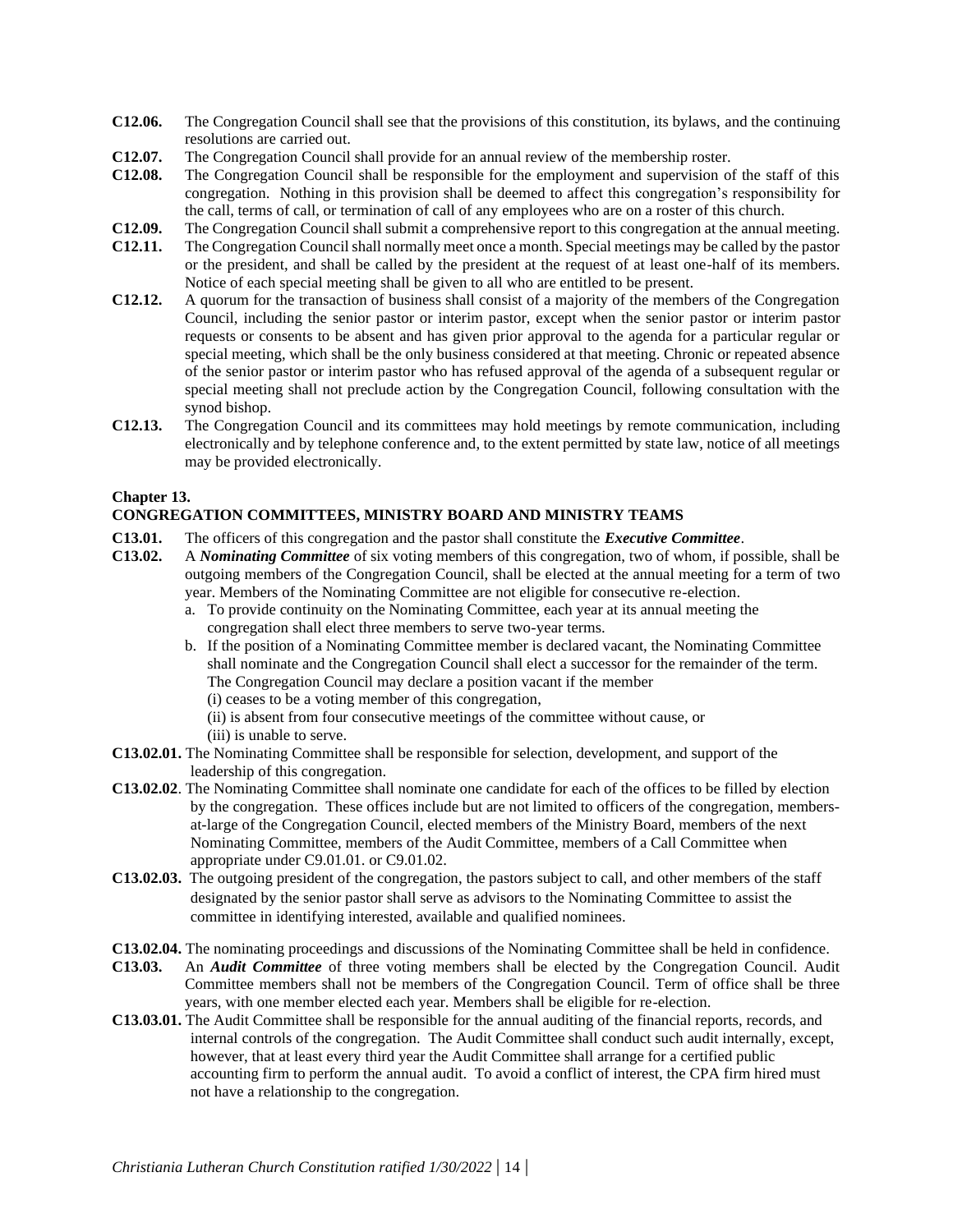Each year, the Audit Committee shall submit a report to the Congregation Council and to the congregation at the annual meeting.

- **C13.04.** *Mutual Ministry Committee(s)* (in the absence of a mutual ministry committee, the duties shall be fulfilled by the executive committee) shall be appointed jointly by the president [vice president<sup>1</sup>] and the rostered minister. Term of office shall be two years, with three members to be appointed each successive year.
- **C13.05.** When a vacancy occurs in a position for which this congregation calls a rostered minister, a *Call Committee* of seven voting members shall be elected by this congregation. Term of office will terminate upon installation of the newly called rostered minister.
- **C13.06.** Other committees of this congregation may be formed, as the need arises, by decision of the Congregation Council.
- **C13.07.** Duties of committees of this congregation shall be specified in the bylaws or continuing resolutions.
- **C13.08.**
- a. The senior pastor shall be *ex officio* a member of all committees of this congregation, except the Audit Committee.
- b. The president of this congregation shall be *ex officio* a member of the Ministry Board, and all committees of this congregation, except the Audit Committee.
- c. The vice-president/president-elect of this congregation shall be *ex officio* a member of the Ministry Board, and all committees of this congregation, except the Audit Committee.
- d. The president of the congregation and a Congregation Council member appointed by the Council shall serve as advisory members of the Christiania Lutheran Church Foundation.
- **C13.09.** A Financial Review Committee shall be appointed by the Congregation Council. The Financial Review Committee shall consist of the Office Manager, treasurer, a member of the audit committee, financial secretary, pastor, the Congregation Council president, and two at-large members.
- **C13.09.01.** The Financial Review Committee shall oversee the policies and procedures and be responsible for management of this congregation's business and financial affairs, subject to the direction and approval of the Congregation Council.
- **C13.09.02**. The two at-large members shall be appointed from among the voting members of this congregation. The term of the at-large members shall be two years. No at-large member shall serve more than 1 term unless at least one year has elapsed between terms. The Financial Review Committee shall elect a chairperson each year from its membership. The Financial Review Committee chairperson shall report to the Congregation Council.
- **C13.10**. There shall be a Property Committee consisting of four members elected by the Congregation Council from among the voting members of this congregation. Terms shall be two years, with two members elected each year. No member shall serve more than three consecutive terms. The Property Committee shall report and be responsible to the Congregation Council.
- **C13.10.01.** The Property Committee shall oversee the long-term and ongoing management and maintenance of this congregation's property, develop policies for its use, and perform other duties as assigned by the Congregation Council. The Property Committee shall work directly with the Ministry Board to provide for the routine maintenance of the property.
- **C13.10.02.** In the first year following adoption of this bylaw section, two individuals shall be elected to one-year terms as members of the Property Committee and two individuals shall be elected to two-year terms. Thereafter, this bylaw section shall cease to be in effect and the terms shall be as in C13.05. The Property Committee will provide meeting minutes to the Congregation Council and will provide an annual report for the Annual Meeting.
- **C13.10.03** The Property Committee will establish a Cemetery Board and a Parsonage Subcommittee and may also establish other subcommittees as needed.
- **C13.11.** There shall be a Personnel Committee consisting of the president of the congregation, who shall serve as chair, the senior pastor, the vice president/president-elect, one Executive Council member, one Ministry Board member, and two other members elected by the Executive Council from among the voting members of this congregation. The term of the two members elected by the Executive Council shall be two years, with one member elected each year. No member elected by the Executive Council

<sup>1</sup> *For use if the pastor is president of the congregation under two of the options in C11.02.*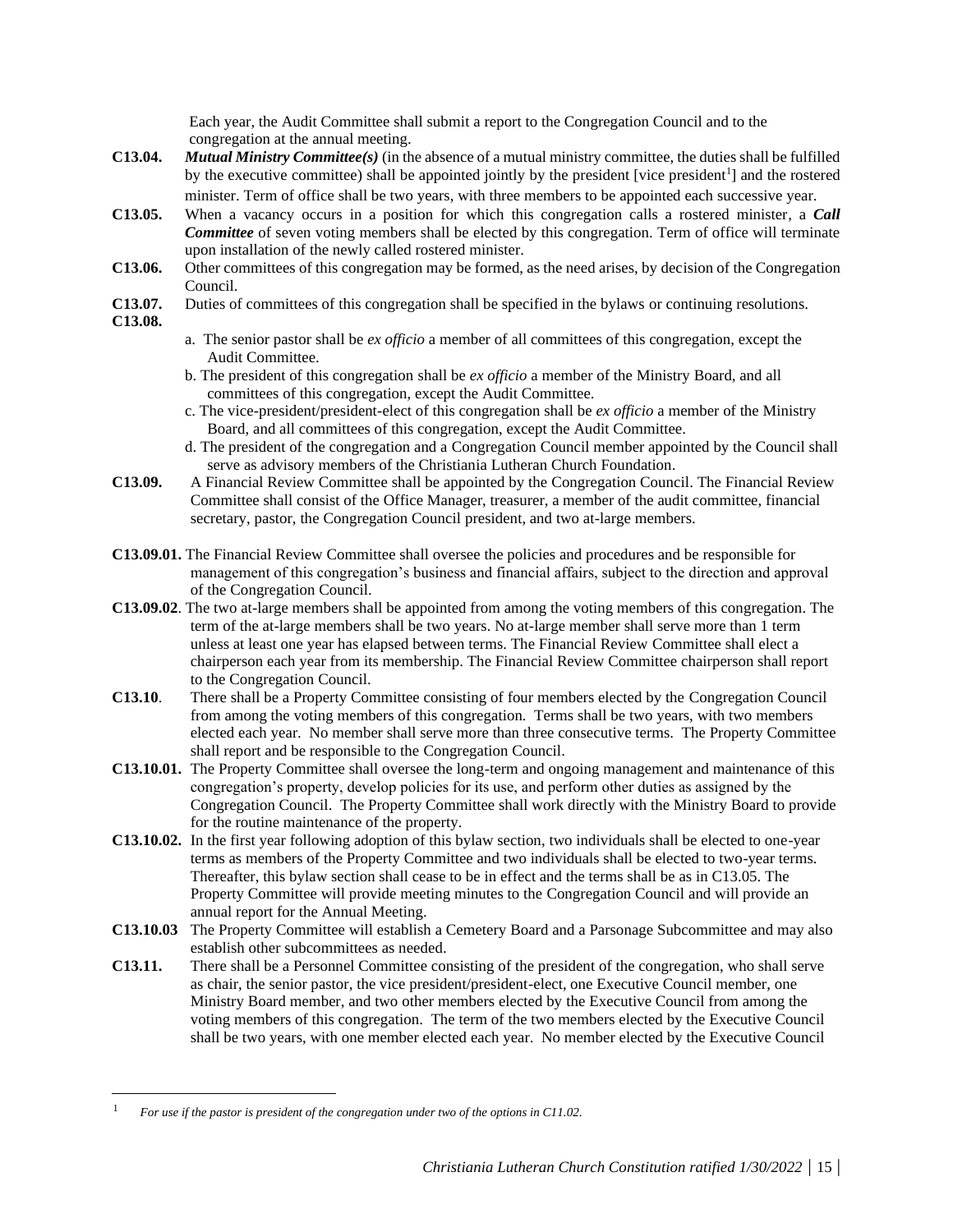shall serve more than one elective term unless at least one year has elapsed between terms. The Personnel Committee shall report and be responsible to the Executive Council.

- **C13.11.01.** The Personnel Committee shall perform personnel related duties assigned by the Executive Council. These duties may include developing, recommending and maintaining personnel policies and procedures regarding the called and employed staff of this congregation.
- **C13.12.** Ministry Board
	- a. There shall be a Ministry Board to lead the ministry of this congregation.
	- b. The ministry of this congregation shall be organized and conducted through Ministry Teams, which shall be established, coordinated, and supported by the Ministry Board.
	- c. For the purpose of C13.01.04 and C13.08.01., "youth" are defined as members under the age of 18 at the time of their election or appointment, and "young adults" are defined as members between the ages of 18 and 30 at the time of their election or appointment.
- **C13.12.01.** The Ministry Board shall consist of the called pastors and one member from each of the active ministry teams as elected by the congregation.
	- a. Elected members of the Ministry Board shall be nominated by the Nominating Committee and elected by the congregation at the annual meeting to serve for two years or until their successors are elected. Each year the congregation shall elect up to half of the board members, so that the terms of up to half of the elected members of the Ministry Board expire each year. Their terms shall begin at the close of the meeting at which they are elected. Elected members of the Ministry Board shall be eligible to serve up to two elective terms consecutively.
	- b. The elected members of the Ministry Board shall be voting members of this congregation.
	- c. The place of an elected member of the Ministry Board shall be declared vacant if the elected member (i) ceases to be a voting member of this congregation, (ii) is absent from four successive regular meetings of the Ministry Board without cause, or (iii) is unable to serve. d. If the place of an elected member of the Ministry Board is declared vacant, the Nominating Committee shall nominate and the Congregation Council shall appoint a successor to serve until the next annual meeting of the congregation, at which time the congregation shall elect a successor to serve for the remainder of the term. Individuals who have served less than one-half of a regular term shall be eligible for nomination and election to up to two full terms.
- **C13.12.02.** The Ministry Board shall lead the ministry of this congregation in light of the congregation's mission as articulated by the Congregation Council, and endeavor to further the achievement of long-range plans, goals, and priorities set out by the Congregation Council.
	- a. The Ministry Board shall meet in its entirety at least six times per year and shall determine the frequency and form of its other meetings. The Ministry Board shall determine the time and place of its meetings, its internal organization, and the method of recording and maintaining timely public records of its decisions and activities. One member of the Congregation Council shall attend all Ministry Board meetings to facilitate communication between the two bodies.
	- b. The work of the Ministry Board shall be subject to budgeting and reporting requirements which the Congregation Council shall determine and may revise from time to time.
	- c. The Ministry Board shall submit a comprehensive report to the congregation at the annual meeting. The report shall include, among other information, a list of all existing Ministry Teams.
- **C13.12.03**. The Ministry Board shall establish and support Ministry Teams to develop and carry out both ongoing and new programs and activities of this congregation and shall provide coordination and communication among the Ministry Teams.
	- a. There shall be the following standing Ministry Teams:
		- Worship Ministry Team shall have special responsibility under the guidance of the pastor(s) for the total worship life of the congregation, music programs, and ecumenical services.
		- Children, Youth and Family Ministry Team shall have special responsibility under the guidance of the pastor(s) to operate the Sunday School, Confirmation Program and other schools of the congregation, to promote adult education, to run the Youth Program of the church, including early elementary through young adult.
		- Mission Ministry Team shall have special responsibility under the guidance of the pastor(s) in global outreach and evangelism, benevolence and social ministry programs in the church.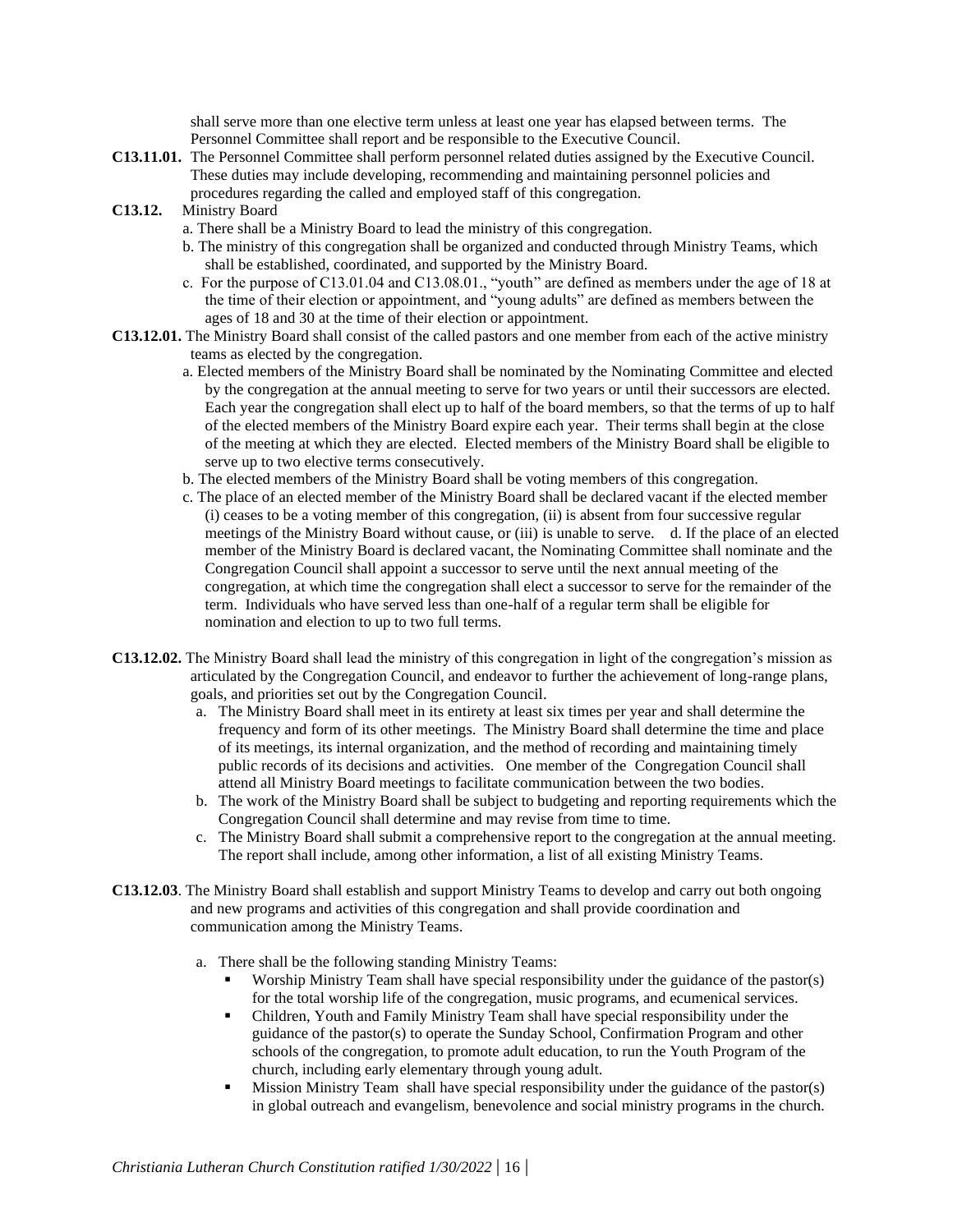- Congregational Life Ministry Team shall have special responsibility under the guidance of the pastor(s) for the development of programs which promote the support and fellowship of singles, men, women, seniors, and other groups within the congregation.
- Stewardship Ministry Team shall have special responsibility under the guidance of the pastor(s) for the congregation's development in accordance with scriptural principles of stewardship, for the raising of funds and utilization of the time and talents of the people.
- Evangelism Ministry Team shall have special responsibility under the guidance of the pastor(s) to spread the word of the gospel of Jesus Christ.
- Membership Ministry Team shall have special responsibility under the guidance of the pastor(s) for hospitality to new members, reaching out and involving inactives in the life of the church, and visitation to present and prospective members.
- 1) The Ministry Board shall specify the purpose of each standing Ministry Team in a written record or document maintained by the Ministry Board.
- b. The Ministry Board shall establish additional Ministry Teams to develop and carry out both ongoing and new programs and activities of this congregation.
	- 1) The Ministry Board shall determine the number, nature, and configuration of the additional Ministry Teams and, at any time, may establish or discontinue any additional Ministry Team, task force, or subcommittee.
	- 2) The name and purpose of each additional Ministry Team shall be specified in a written record or document maintained by the Ministry Board and shall be communicated to this congregation at least annually.
	- 3) The Ministry Board may develop policies and procedures regarding composition of each additional Ministry Team, length of service by members, manner and frequency of reports by each ministry team, and such other matters.
- c. The Ministry Board shall be responsible for the recruitment and enlisting of members of each Ministry Team. All members of this congregation, and persons who are not members of this congregation, may be members of or participate in Ministry Teams, subject to the policies and procedures of the Congregation Council or the Ministry Board.
- d. Subject to approval by the Ministry Board, any Ministry Team may establish task forces or subcommittees to assist with programs and activities in its area of concern and shall assure the necessary coordination and communication among any such task forces and subcommittees.
- e. The actions of each Ministry Team, and any task force or subcommittee established by a Ministry Team, shall be subject to review and approval by the Ministry Board.
- **C13.12.04.** This congregation will strive to have youth and/or young adults comprise at least ten percent of the membership of each ministry team.

# **Chapter 14.**

# **ORGANIZATIONS WITHIN THIS CONGREGATION**

- **C14.01.** All organizations within this congregation shall exist to aid it in ministering to the members of this congregation and to all persons who can be reached with the Gospel of Christ. As outgrowths and expressions of this congregation's life, the organizations are subject to its oversight and direction. This congregation at its meeting shall determine their policies, guide their activities, and receive reports concerning their membership, work, and finances.
- **C14.01.A21.** The Christiania Lutheran Church Women (CLCW) operates under their own constitution and under their own fiduciary responsibilities under the auspices of Christiania Lutheran Church.
- **C14.02.** Special interest groups, other than those of the official organizations of the Evangelical Lutheran Church in America, may be organized only after authorization has been given by the Congregation Council and specified in a continuing resolution.

#### **Chapter 15.**

#### **DISCIPLINE OF MEMBERS AND ADJUDICATION**

**\*C15.01.** Persistent and public denial of the Christian faith, willful or criminal conduct grossly unbecoming a member of the Church of Christ, continual and intentional interference with the ministry of this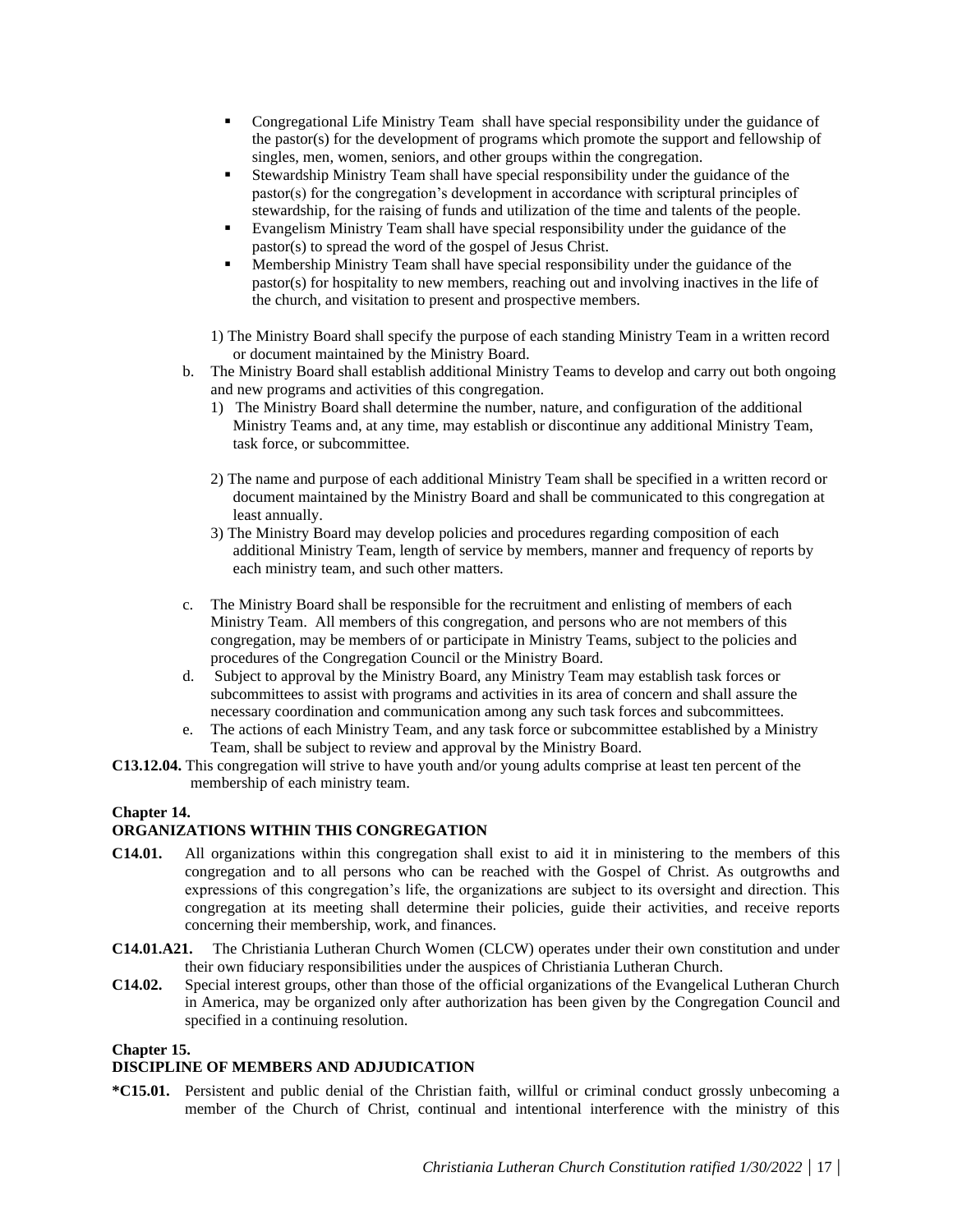congregation, or willful and repeated harassment or defamation of member(s) of this congregation is sufficient cause for discipline of a member. Prior to disciplinary action, reconciliation and repentance will be attempted following Matthew 18:15–17, proceeding through these successive steps, as necessary: a) private counsel and admonition by the pastor, b) censure and admonition by the pastor in the presence of two or three witnesses, c) written referral of the matter by the Congregation Council to the vice president of the synod, who will refer it to a consultation panel drawn from the Consultation Committee of the synod, and d) written referral of the matter by the consultation panel to the Committee on Discipline of the synod. If, for any reason, the pastor is unable to administer the admonitions required by paragraphs a. and b. hereof, those steps may be performed by another pastor chosen by the Executive Committee of the Congregation Council.

- **\*C15.02.** The process for discipline of a member of this congregation shall be governed as prescribed by the chapter on discipline in the *Constitution, Bylaws, and Continuing Resolutions of the Evangelical Lutheran Church in America*. If the counseling, censure, and admonitions pursuant to \*C15.01, do not result in repentance and amendment of life, charges against the accused member(s) that are specific and in writing may be prepared by the Congregation Council, signed, and submitted to the vice president of the synod. The vice president shall select from the synod's Consultation Committee a panel of five members (three laypersons and two ministers of Word and Sacrament). A copy of the written charges shall be provided to the consultation panel and the accused member(s). The consultation panel, after requesting a written reply to the charges from the accused member(s), shall consider the matter and seek a resolution by means of investigation, consultation, mediation, or whatever other means may seem appropriate. The panel's efforts to reach a mutually agreeable resolution shall continue for no more than 45 days after the matter is submitted to it.
- **\*C15.03.** If the consultation panel fails to resolve the matter, that panel shall refer the case in writing, including the written charges and the accused member's reply, to the Committee on Discipline of the synod for a hearing. A copy of the panel's written referral shall be delivered to the vice president of the synod, the Congregation Council, and the accused member(s) at the same time it is sent to the Committee on Discipline of the synod. The Executive Committee of the Synod Council shall then select six members from the Committee on Discipline to decide the case and shall appoint a member of the Synod Council to preside as nonvoting chair. Those six members, plus the nonvoting chair, comprise the discipline hearing panel for deciding the case. The Congregation Council and the accused member(s) are the parties to the case.
- **\*C15.04.** The discipline hearing panel shall commence and conduct the disciplinary hearing in accordance with the provisions governing discipline of congregation members prescribed in the *Constitution, Bylaws, and Continuing Resolutions of the Evangelical Lutheran Church in America.*
- **\*C15.05.** By the vote of at least two-thirds of the members of the discipline hearing panel who are present and voting, one of the following disciplinary sanctions can be imposed:
	- a. suspension from the privileges of congregation membership for a designated period of time;
	- b. suspension from the privileges of congregation membership until the pastor and Congregation Council receive evidence, satisfactory to them, of repentance and amendment of life;
	- c. termination of membership in this congregation; or
	- d. termination of membership in this congregation and exclusion from the church property and from all congregation activities.
- **\*C15.06.** The written decision of the discipline hearing panel shall be sent to the vice president of the synod, the accused member(s), and the Congregation Council as required by the *Constitution, Bylaws, and Continuing Resolutions of the Evangelical Lutheran Church in America*. The decision of the discipline hearing panel shall be implemented by the Congregation Council and recorded in the minutes of the next council meeting.
- **\*C15.07.** No member of this congregation shall be subject to discipline a second time for offenses that a discipline hearing panel has heard previously and decided pursuant to this chapter.

#### **\*C15.10. Adjudication**

**\*C15.11.** When there is disagreement between or among factions within this congregation on a substantive issue which cannot be resolved by the parties, members of this congregation may petition the synod bishop for consultation after informing the president of this congregation of their intent to do so. The synod bishop shall seek a timely resolution of the dispute. If the issue relates directly to the pastor, the bishop may begin the process in †S14.18.d. In all other matters, if the bishop's consultation fails to resolve the issue, the bishop shall refer the matter to the Consultation Committee of the synod, which shall undertake efforts to find an appropriate solution. If the Consultation Committee's efforts fail to resolve the dispute, the entire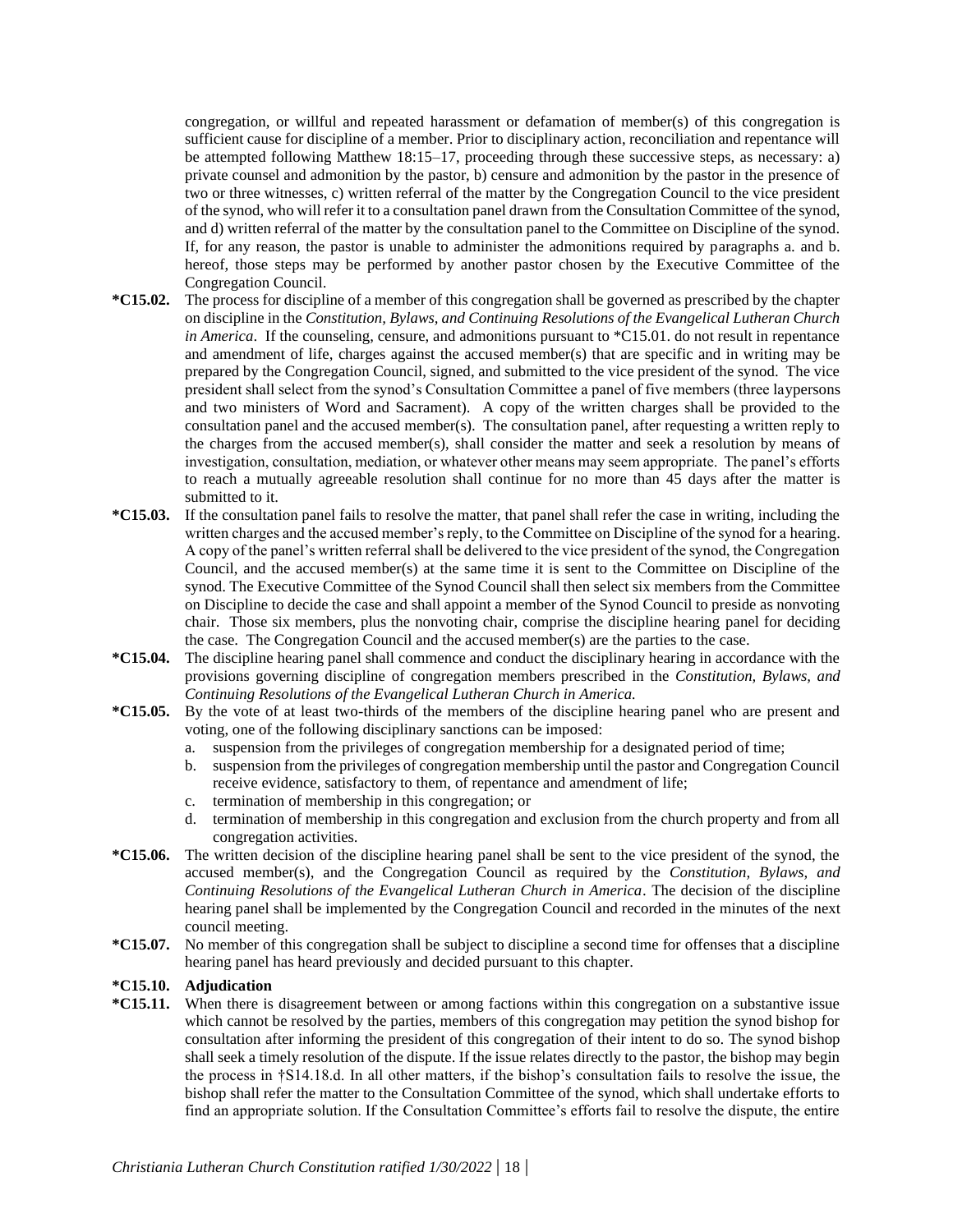matter shall be referred to the Synod Council for adjudication by whatever process the Council deems necessary. The Synod Council's decision shall be final.

# **Chapter 16. AMENDMENTS**

- **\*C16.01.** Unless provision \*C16.04. is applicable, those sections of this constitution that are not required, in accord with the *Model Constitution for Congregations of the Evangelical Lutheran Church in America*, may be amended in the following manner. Amendments may be proposed by at least 50 voting members or by the Congregation Council. Proposals must be filed in writing with the Congregation Council 60 days before formal consideration by this congregation at a regular or special Congregation Meeting called for that purpose. The Congregation Council shall notify this congregation's members of the proposal together with the council's recommendations at least 30 days in advance of the meeting. Notification may take place by mail or electronic means, as permitted by state law.
- **\*C16.02.** An amendment to this constitution, proposed under \*C16.01., shall:
	- a. be approved at any legally called meeting of this congregation by a majority vote of those voting members present and voting;
	- b. be ratified without change at the next regular meeting of this congregation held pursuant to C10.01 by a two-thirds vote of those voting members present and voting; and
	- c. have the effective date included in the resolution<sup>2</sup> and noted in the constitution.
- **\*C16.03.** Any amendments to this constitution that result from the processes provided in \*C16.01. and \*C16.02. shall be sent by the secretary of this congregation to the synod. The synod shall notify this congregation of its decision to approve or disapprove the proposed changes; the changes shall go into effect upon notification that the synod has approved them.
- **\*C16.04.** This constitution may be amended to bring any section into conformity with a section or sections, either required or not required, of the *Model Constitution for Congregations of the Evangelical Lutheran Church in America* as most recently amended by the Churchwide Assembly. Such amendments may be approved by a majority vote of those voting members present and voting at any legally called meeting of this congregation without presentation at a prior meeting of this congregation, provided that the Congregation Council has submitted by mail or electronic means, as permitted by state law, notice to this congregation of such an amendment or amendments, together with the council's recommendations, at least 30 days prior to the meeting. Upon the request of at least two (2) voting members of this congregation, the Congregation Council shall submit such notice. Following the adoption of an amendment, the secretary of this congregation shall submit a copy thereof to the synod. Such provisions shall become effective immediately following a vote of approval.

#### **Chapter 17. BYLAWS**

- **\*C17.01.** This congregation may adopt bylaws. No bylaw may conflict with this constitution.
- **\*C17.02.** Bylaws may be adopted or amended at any legally called meeting of this congregation with a quorum present by a two-thirds vote of those voting members present and voting.
- **\*C17.03.** Changes to the bylaws may be proposed by any voting member, provided that such additions or amendments be submitted in writing to the Congregation Council at least 60 days before a regular or special Congregation Meeting called for that purpose. The Congregation Council shall notify this congregation's members of the proposal with the council's recommendations at least 30 days in advance of the Congregation Meeting. Notification may take place by mail or electronic means, as permitted by state law.
- **\*C17.04.** Adopted or amended bylaws shall be sent by the secretary of this congregation to the synod.

# **Chapter 18. CONTINUING RESOLUTIONS**

<sup>2</sup> *Such an effective date must be stated in relation to the requirements of \*C16.03. to allow time for synod review of the amendment.*